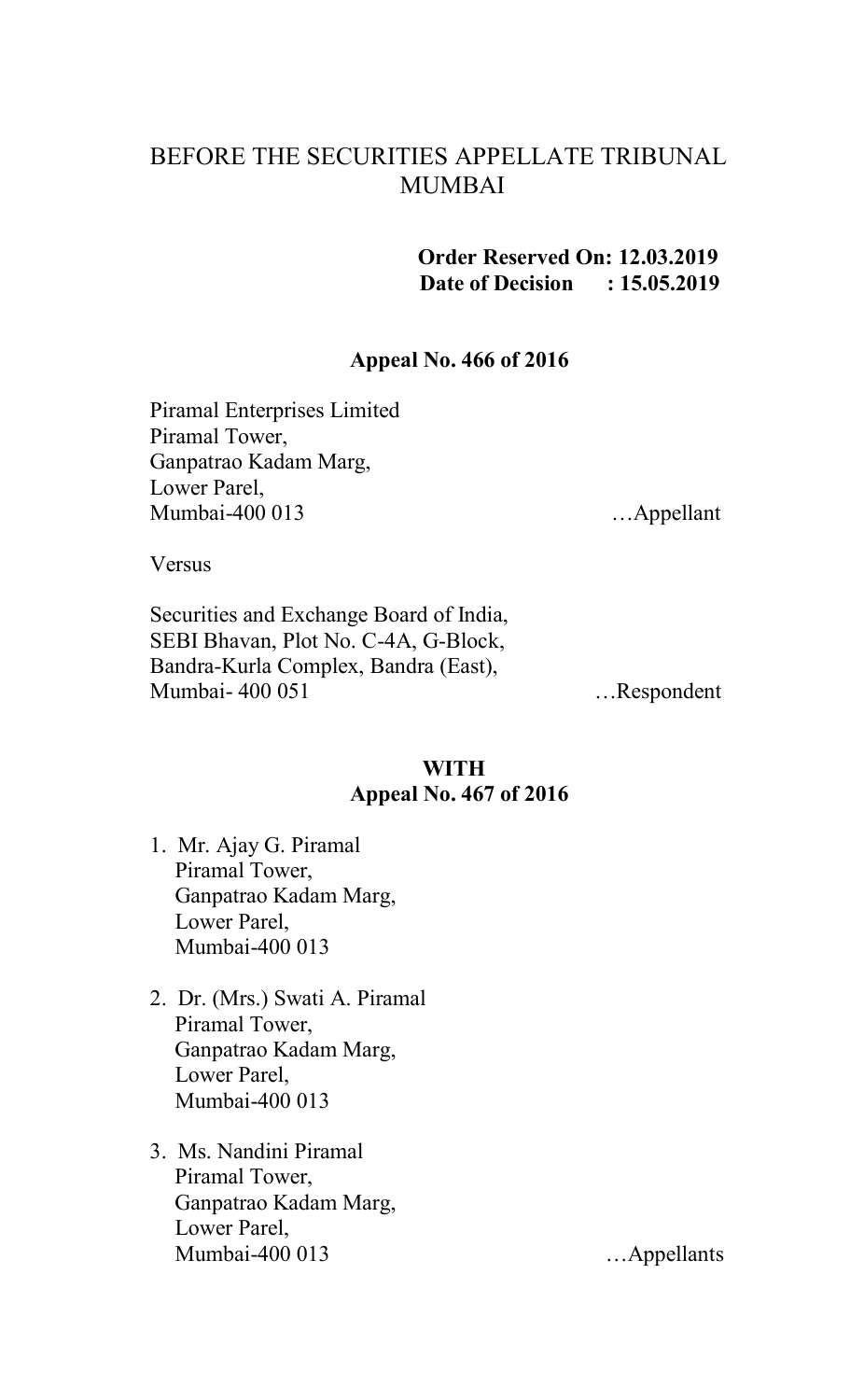Versus

Securities and Exchange Board of India, SEBI Bhavan, Plot No. C-4A, G-Block, Bandra-Kurla Complex, Bandra (East), Mumbai- 400 051 …Respondent

Mr. Pesi Modi, Senior Advocate with Mr. Sumit Agrawal, Ms. Kalpana Desai and Ms. Prachi Jain, Advocates i/b Regstreet Law Advisors for Appellants in Appeal Nos. 466 and 467 of 2016.

Mr. Pradeep Sancheti, Senior Advocate with Mr. Mihir Mody and Mr. Sushant Yadav, Advocates i/b K. Ashar & Co. for the Respondent in Appeal Nos. 466 and 467 of 2016.

CORAM: Justice Tarun Agarwala, Presiding Officer Dr. C.K.G. Nair, Member

Per: Justice Tarun Agarwala

1. These two appeals are filed to challenge the order passed by the Adjudicating Officer of Securities and Exchange Board of India ("SEBI" for short) on October 03, 2016. By that order a penalty of  $\bar{\tau}$  5 lakh has been imposed on the appellants under Section 15HB of the SEBI Act, 1992 for violating Clauses 3.2.1 and 3.2.3(f) of Model Code of Conduct for Prevention of Insider Trading for listed companies ("Model Code" for short) read with Regulation 12(3) of the Securities and Exchange Board of India (Prohibition of Insider Trading) Regulations, 1992 ('PIT Regulations for short) read with Regulation 12 of PIT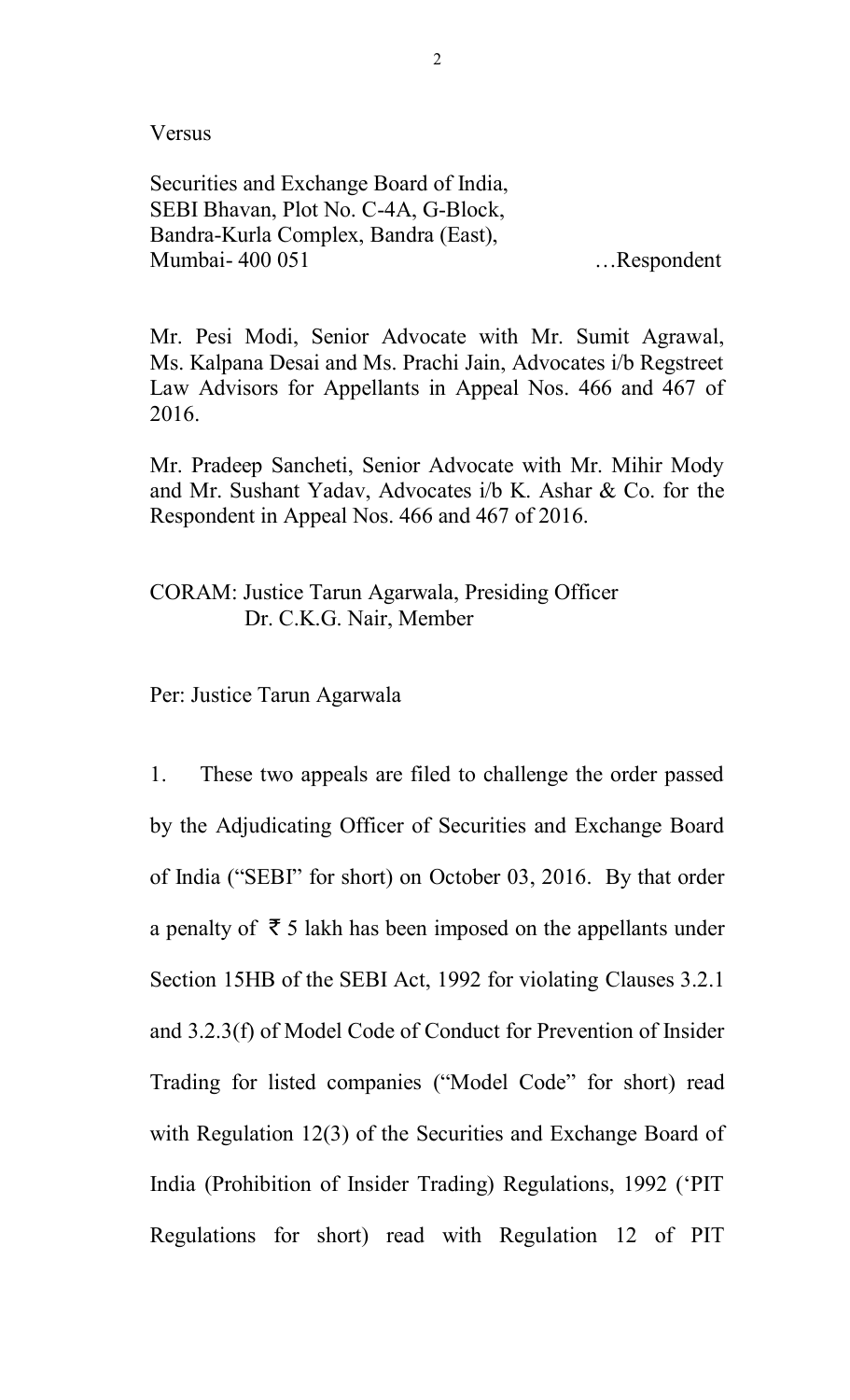Regulations, 2015 for failure to close the trading window during Unpublished Price Sensitive Information (UPSI) and for 24 hours beyond the UPSI is made public. Further, a penalty of  $\bar{\tau}$  1 lakh has been imposed on the appellants under Section 15HB of the SEBI Act, 1992 for violating Clauses 1.2 and 2.2 of the said Model Code read with Regulation 12(3) of the PIT Regulations, 1992 read with Regulation 12 of PIT Regulations, 2015 for failure to handle the price sensation information relating to sale of the domestic healthcare business of the appellant company to M/s Abbott Laboratories Limited ("Abbott" for short) on a 'need to know' basis. Appellants have been directed to pay these amounts of penalty jointly and severally.

2. Since dispute in these two appeals arise from the same impugned order and facts are common, by consent of parties both these appeals are heard together and disposed of by this common decision.

3. Appellant in Appeal No. 466 of 2016 is the company M/s. Piramal Enterprises Limited (hereinafter referred to as "PEL") and Appellants in Appeal No. 467 of 2016 are its Directors. Appellant No. 1 Shri Ajay G. Piramal was the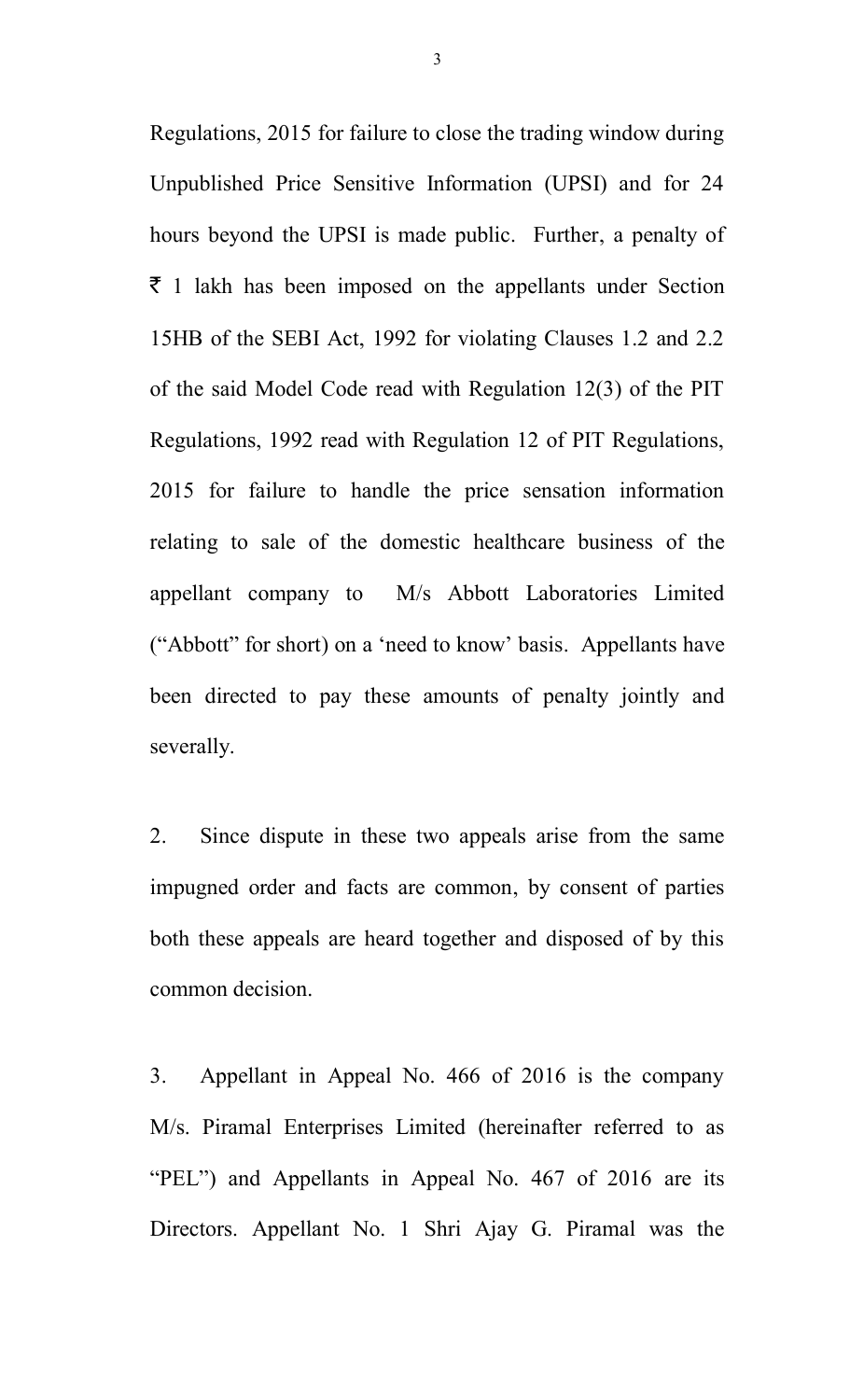Chairman, Appellant No. 2 Dr. Swati A. Piramal and Appellant No. 3 Ms. Nandini Piramal were Directors of the PEL at the relevant time. It is held in the impugned order that Abbott approached the PEL with an offer to acquire its Domestic Healthcare Business on January 18, 2010. During February-May 2010 due diligence was carried out by the PEL on the offer. On May 10, 2010 Shri Ajay Piramal, Chairman of the Board individually informed other Board Members regarding the proposed transactions. On May 20, 2010 the Chairman of the PEL informed other Board Members that the meeting of the Audit Committee and the Board of Directors of the PEL will be held on May 21, 2010 and accordingly these meetings were held on May 21, 2010 wherein some of the Board Members joined telephonically. In this meeting the Board of Directors approved the acceptance of the offer from Abbott for a consideration of 3.72 billion USD and a corporate announcement was made by the PEL at 11:59 AM to both BSE Limited and National Stock Exchange of India Limited. These facts are undisputed.

4. An investigation was done by SEBI into possible violation of PIT Regulations, 1992 and possible violations of Clause 49 of the Listing Agreement etc. by the PEL. During the investigation, vide letter dated January 21, 2011 the PEL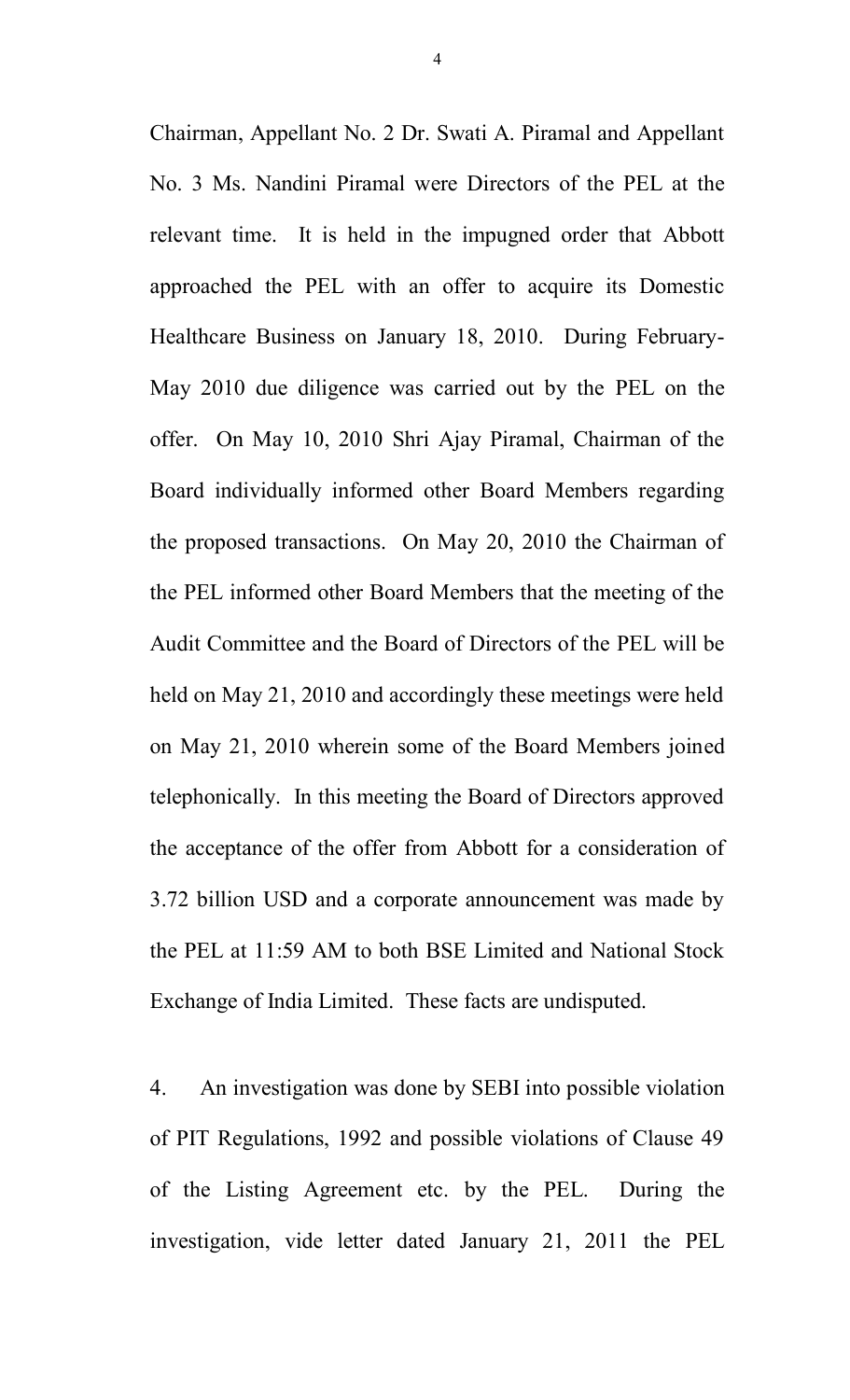informed SEBI that, in addition to the appellants in Appeal No. 467 of 2016, Shri Anand Piramal, Shri Rajesh Laddha and Prof. Nitin Nohria were privy to the decision at every stage in the matter of sale of its domestic healthcare business to Abbott. Shri Anand Piramal is the son of the Chairman and Managing Director, Appellant No. 1 and 2 in Appeal No. 467 of 2016. Further, Shri Anand Piramal is neither a Board Member nor holds any position in the PEL. Shri Rajesh Laddha was an Executive Director and Chief Operating Officer of the PEL. He held a position of Senior Management but not a Member/ Director in the Board of Directors. Prof. Nohria was a consultant. A show cause notice dated February 24, 2016 was issued by SEBI and subsequently a personal hearing and inspection of documents etc. were granted.

5. We are told by the parties that Shri N. Santhanam, Compliance Officer who has also been held guilty for not closing the trading window, filed an appeal before this Tribunal during the pendency of which the matter was settled with SEBI under the Securities and Exchange Board of India (Settlement of Administrative and Civil Proceedings) Regulations, 2014.

6. There are basically two charges against the appellants:-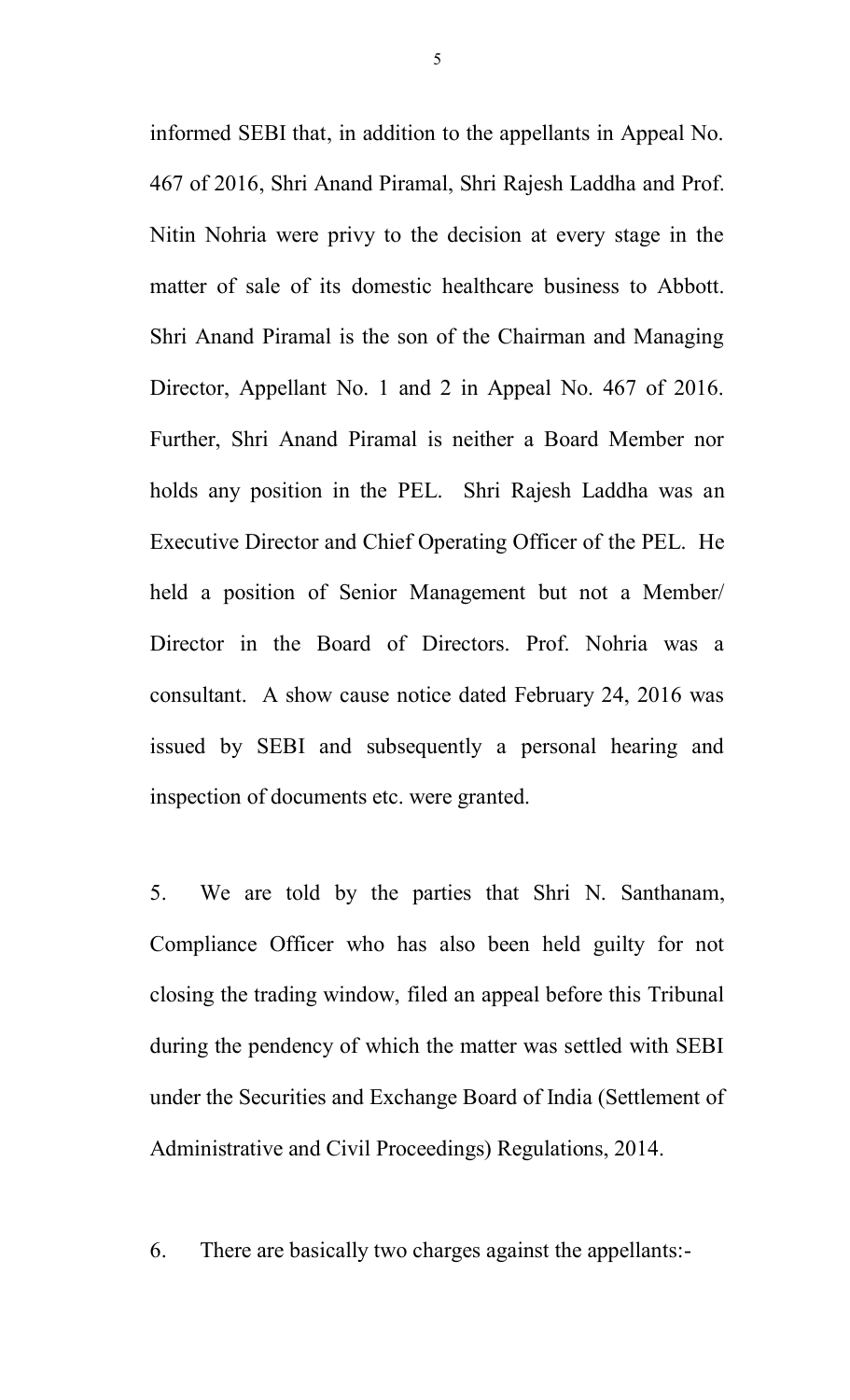- i) Disclosing the information relating to the proposed transaction or Business Transfer Agreement ("BTA" for short) to entities who were not required to know about the transaction and thereby violating the relevant Clauses of the Model Code for listed Companies under PIT Regulations, 1992.
- ii) Failure to close the trading window and thereby violating the relevant Clauses of the Model Code for listed Companies under PIT Regulations, 1992.

7. The learned counsel Shri Modi appearing for the appellants extensively argued that there is no violation from the side of the appellants citing the relevant provisions of the PIT Regulations, 1992. He submitted that Shri Anand Piramal was a promoter of the PEL and like other promoters, he had to sign a non-compete agreement for 8 years as part of the BTA. Being a son of directors of the PEL he is a deemed to be connected person as well. Given these facts there is absolutely nothing wrong in sharing the information with him from the beginning of the discussions relating to the sale of the division. He further confirmed that Shri Anand Piramal or any of the appellants, did not trade in the shares of the PEL at any point of time during the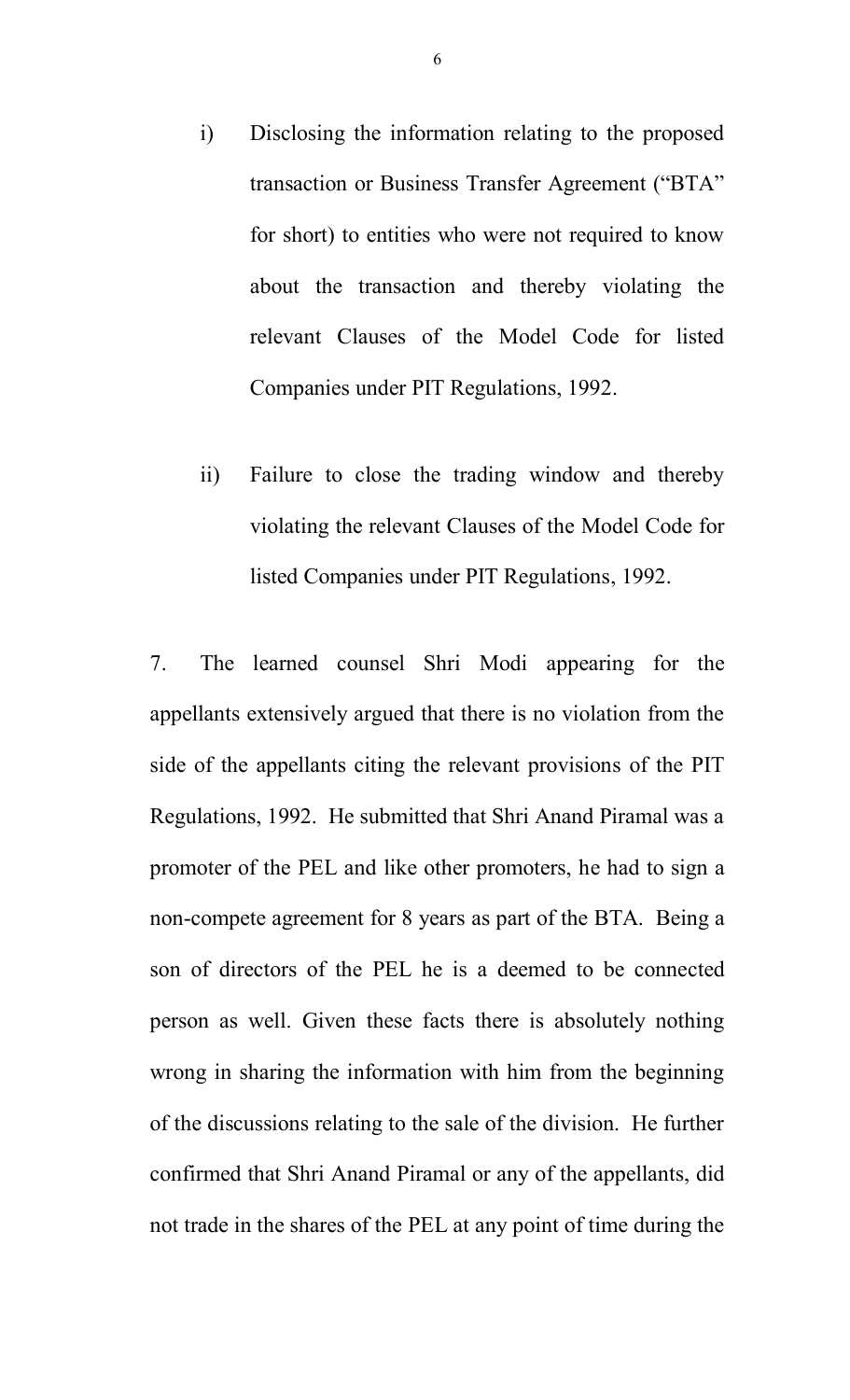entire process and as such has not violated any of the provisions relating to the PIT Regulations 1992.

8. Further, the learned counsel cited the following Model Code of Conduct adopted by the PEL for prevention of insider trading for listed Companies.

> *"1.1 The listed company has appointed a Compliance Officer senior level employee who shall report to the Managing Director/Chief Executive Officer.*

> *1.2 The compliance officer shall be responsible for setting forth policies, procedures, monitoring adherence to the rules for the preservation of "Price Sensitive Information", pre-clearing; of designated employees' and their dependents' trades (directly or through respective department heads as decided by the company), monitoring of trades and the implementation of the code of conduct under the overall supervision of the Board of the listed company.*

> *Explanation : For the purpose of this Schedule, the term 'designated employee' shall include :-*

- *(i) officers comprising the top three tiers of the company management [\*\*\*];*
- *(ii) the employees designated by the company to whom these trading restrictions shall be applicable, keeping in mind the objectives of this code of conduct."*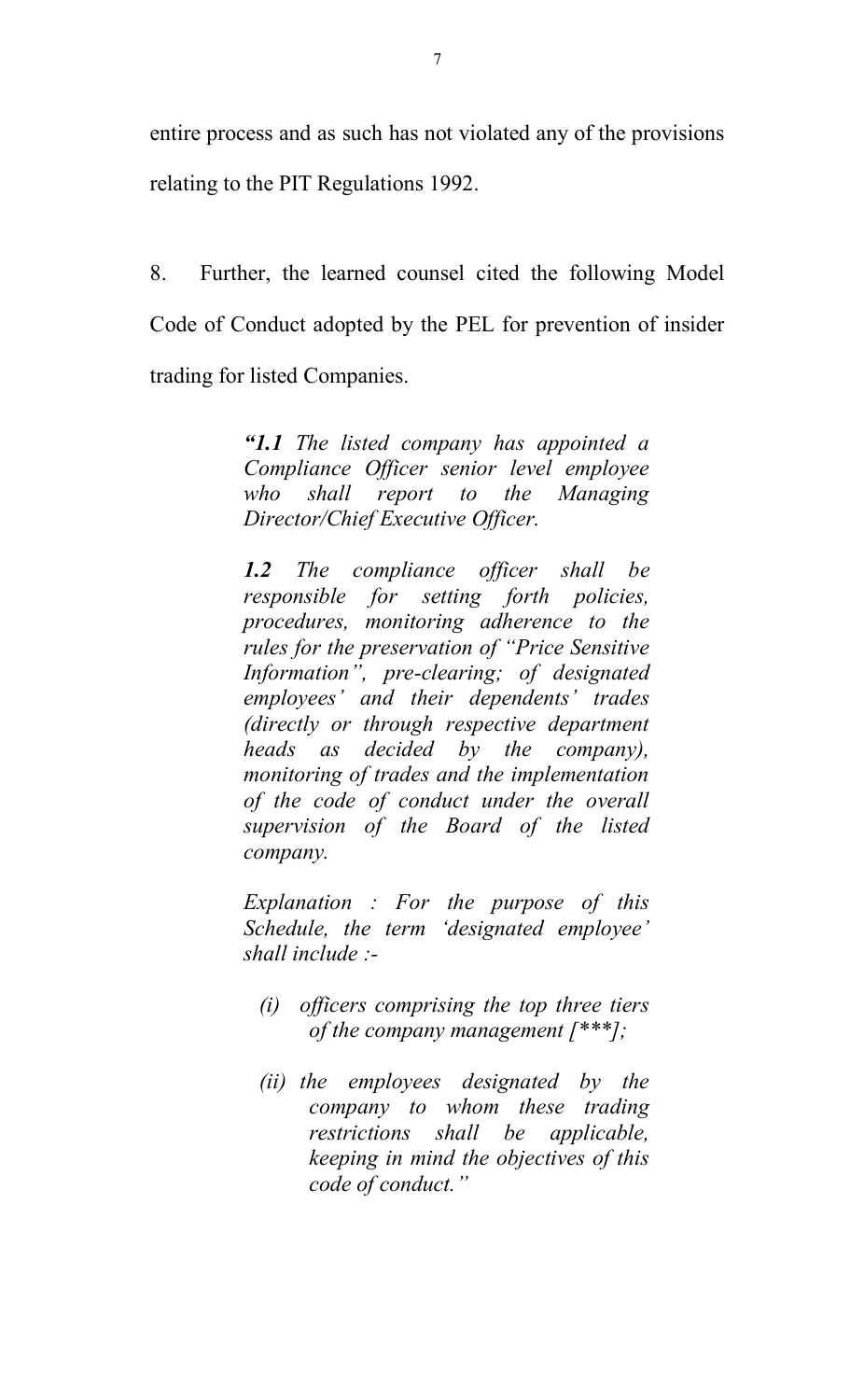Citing the aforesaid, the learned counsel for the appellants further submitted that the Compliance Officer was responsible for closing the trading window since as per the Model Code of Conduct adopted by the PEL it is the responsibility of the Compliance Officer and that is the reason why a senior level officer had been appointed as Compliance Officer. The impugned order passed directions against him as well which has been settled by him with SEBI accepting the responsibility for not closing the trading window. The Board of Directors has only an overall responsibility once the Model Code of Conduct is adopted by PEL and a Compliance Officer is appointed. The Compliance Officer has to submit only periodical reports to the Board or put up matters to the Board when he needs some directions.

9. Citing *Valecha Engineering Ltd. V/s Securities and Exchange Board of India 2014 SCC OnLine SAT 51 (Appeal No. 174 of 2013 decided on March 11, 2014)* the learned counsel for the appellants submitted that only the Compliance Officer is responsible for closing the trading window. Relying on *Siddharth Chaturvedi V/s Securities and Exchange Board of India (2016) 12 SCC 119 (Civil Appeals No. 14730 of 2015 with Nos. 14728-29 of 2015 decided on March 14, 2016)*;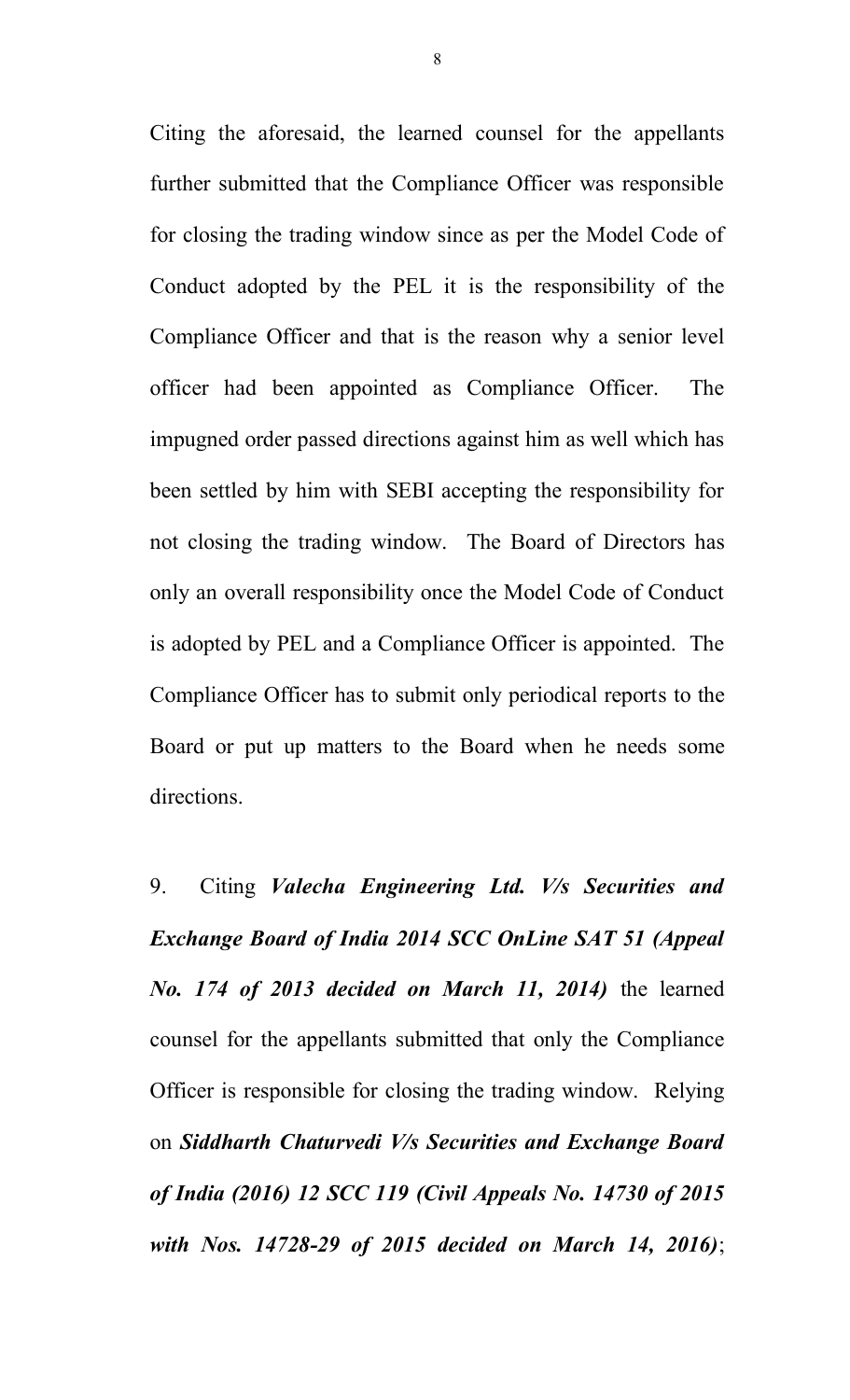*Adjudicating Officer, Securities and Exchange Board of India V/s Bhavesh Pabari 2019 SCC OnLine SC 294 (Civil Appeal No(s). 11311 of 2013 decided on February 28, 2019) he further submitted that not closing the trading window* was only a technical violation for which only the Compliance Officer was responsible and, therefore, all the mitigating factors under Section 15J of the SEBI Act needs to be taken into account and given the fact that it is only a technical violation no penalty is imposable as held in the cited judgments. In the instant matter, it is an undisputed fact that none of the appellants has taken any advantage of the situation of not closing the trading window and no investor has been adversely affected nor the offence is repetitive in nature. Accordingly, it was urged that it was a fit case for not imposing any penalty.

10. Shri Sancheti, learned senior counsel for respondent SEBI submitted that there are certain undisputed facts: sale of the healthcare division was under consideration since January 2010; such information is price sensitive information, this information was available with the Directors as well as with Shri Anand Piramal, apart from Chartered Accountant and Lawyers etc; trading window was never closed is an admitted fact. Accordingly, when many people were aware of the price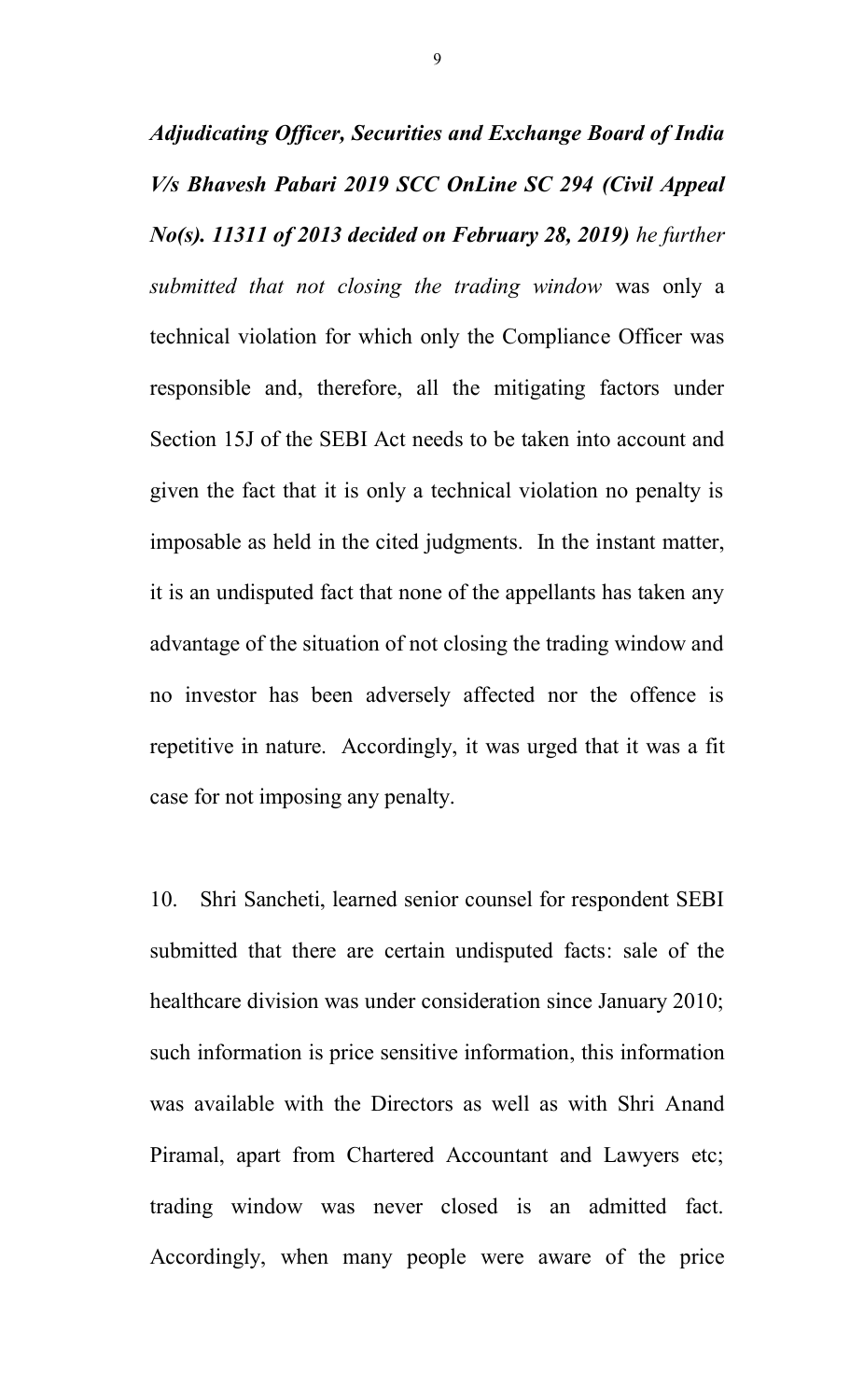sensitive information not closing the trading window was a serious breach. One should also note that the amount in question was 3.72 billion USD. The main responsibility for closing the trading window is on the PEL and, therefore, on the Board of Directors acting on behalf of the PEL. He cited Regulations 2(c), 2(e), 2(h) (viii), 2(ha), (vi) & (vii), 2(k), 3, 4 and 12(2) of the PIT Regulations, 1992 to further explain the violations as held in the impugned order. For convenience relevant PIT Regulations, 1992 are extracted as below:

#### *"Definitions.*

*2. In these regulations, unless the context otherwise requires :—* (*a) ….. (b)….. (c) "connected person" means any person who—*

- *(i) is a director, as defined in clause (13) of section 2 of the Companies Act, 1956 (1 of 1956), of a company, or is deemed to be a director of that company by virtue of sub-clause (10) of section 307 of that Act or*
- *(ii) occupies the position as an officer or an employee of the company or holds a position involving a professional or business relationship between himself and the company [whether temporary or permanent] and who may reasonably be expected to have an access to unpublished price*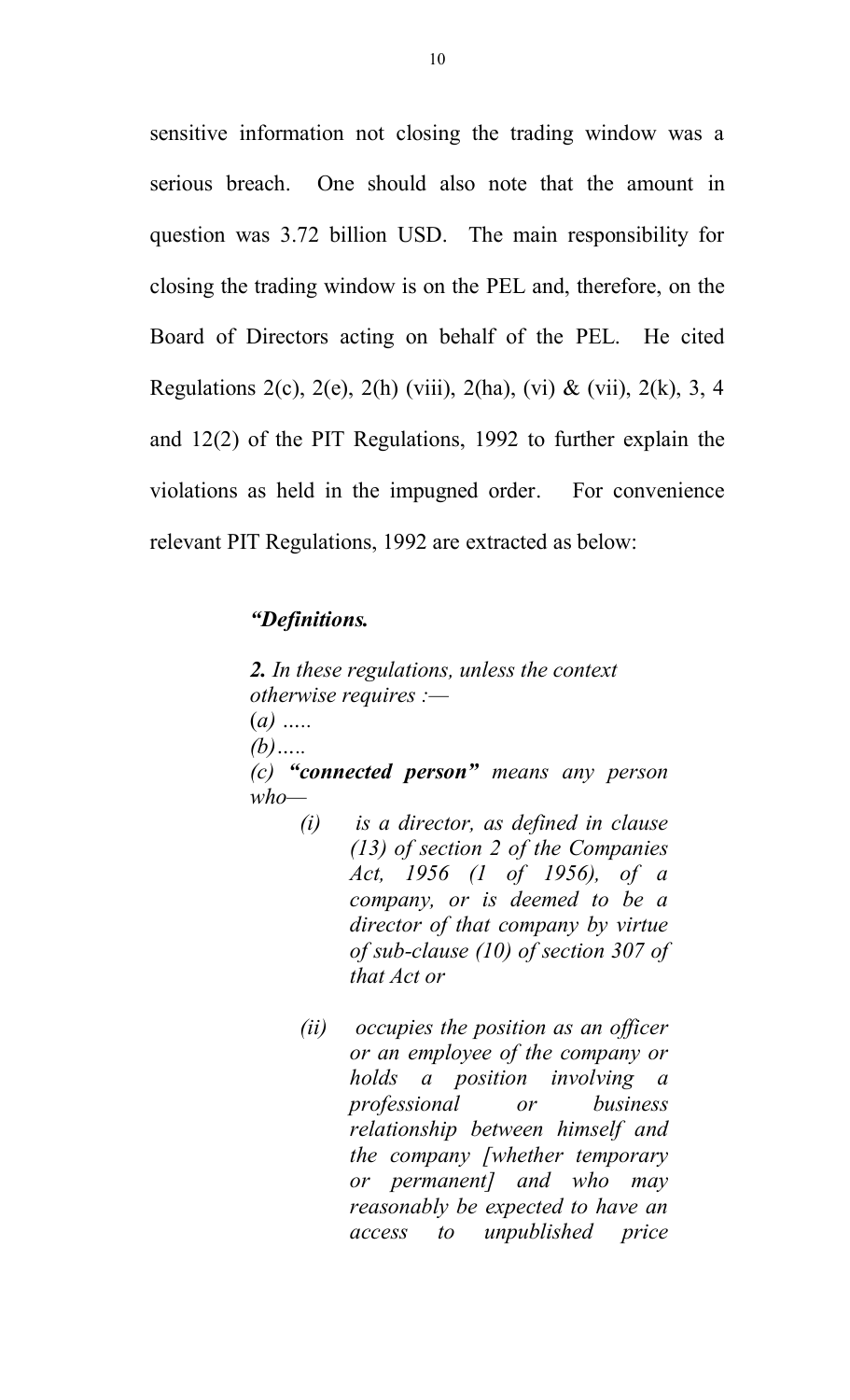*sensitive information in relation to that company:*

*[Explanation :—For the purpose of clause (c), the words "connected person" shall [mean] any person who is a connected person six months prior to an act of insider trading;]*

- *(d)……..*
- *(e) "insider" means any person who,*
	- *(i) is or was connected with the company or is deemed to have been connected with the company and who is reasonably expected to have access to have access to unpublished price sensitive information in respect of securities of a company, or*
	- *(ii) has received or has had access to such unpublished price sensitive information ;]*
- *(f)…… (g)……*
	-
- *(h) "person is deemed to be a connected person", if such person—*

*(viii) relatives of the connected person;* 

*"2(ha) "price sensitive information" means any information which relates directly or indirectly to a company and which if published is likely to materially affect the price of securities of company.*

*Explanation.—The following shall be deemed to be price sensitive information:—*

| (i)      |  |
|----------|--|
| (ii)     |  |
| (iii)    |  |
| $(i\nu)$ |  |
| $(\nu)$  |  |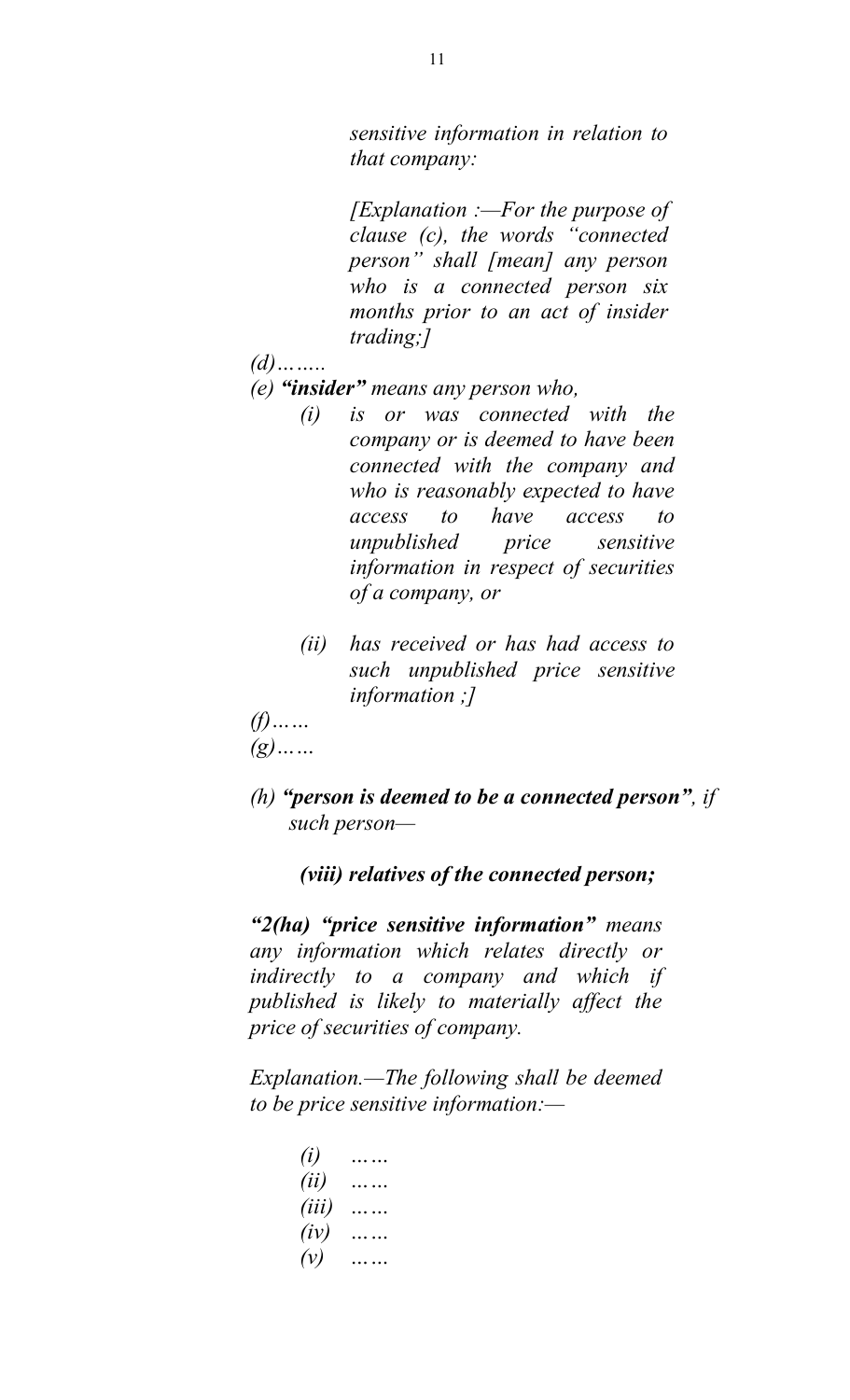- *(vi) disposal of the whole or substantial part of the undertaking;*
- (*vii***)** *and significant changes in policies, plans or operations of the company***;**
- *k) "unpublished" means information which is not published by the company or its agents and is not specific in nature.*

*Explanation.—Speculative reports in print or electronic media shall not be considered as published information.]*

- *3. No insider shall—*
- *(i) either on his own behalf or on behalf of any other person, deal in securities of a company listed on any stock exchange [when in possession of] any unpublished price sensitive information; or*
- *(ii) communicate [or] counsel or procure directly or indirectly any unpublished price sensitive information to any person who while in possession of such unpublished price sensitive information shall not deal in securities:*

*Provided that nothing contained above shall be applicable to any communication required in the ordinary course of business [or profession or employment] or under any law.]*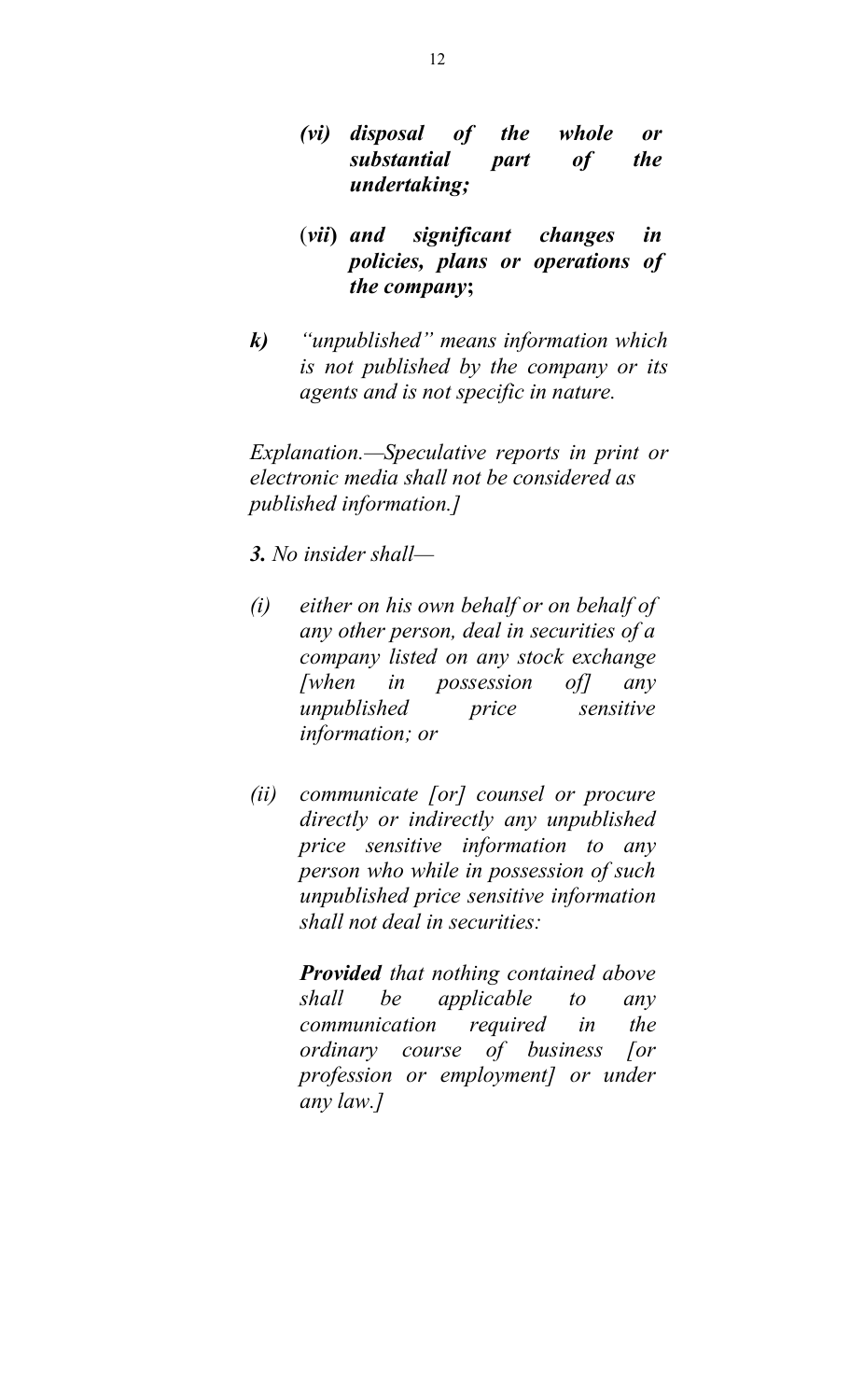*Violation of provisions relating to insider trading.*

*4. Any insider who deals in securities [\*\*\*] in contravention of the provisions of regulation 3 [or 3A] shall be guilty of insider trading.*

### *Code of internal procedures and conduct for listed companies and other entities.*

- *12.(1) All listed companies and organisations associated with securities markets including :*
	- *(a) the intermediaries as mentioned in section 12 of the Act, asset management company and trustees of mutual funds ;*
	- *(b) the self-regulatory organisations recognised or authorised by the Board;*
	- *(c) the recognised stock exchanges and clearing house or corporations;*
	- *(d) the public financial institutions as defined in section 4A of the Companies Act, 1956; and*
	- *(e) the professional firms such as auditors, accountancy firms, law firms, analysts, consultants, etc., assisting or advising listed companies,*

*shall frame a code of internal procedures and conduct as near thereto the Model Code specified in Schedule I of these Regulations [without diluting it in any manner and ensure compliance of the same].*

*12(2) The entities mentioned in sub-regulation (1), shall abide by the code of Corporate*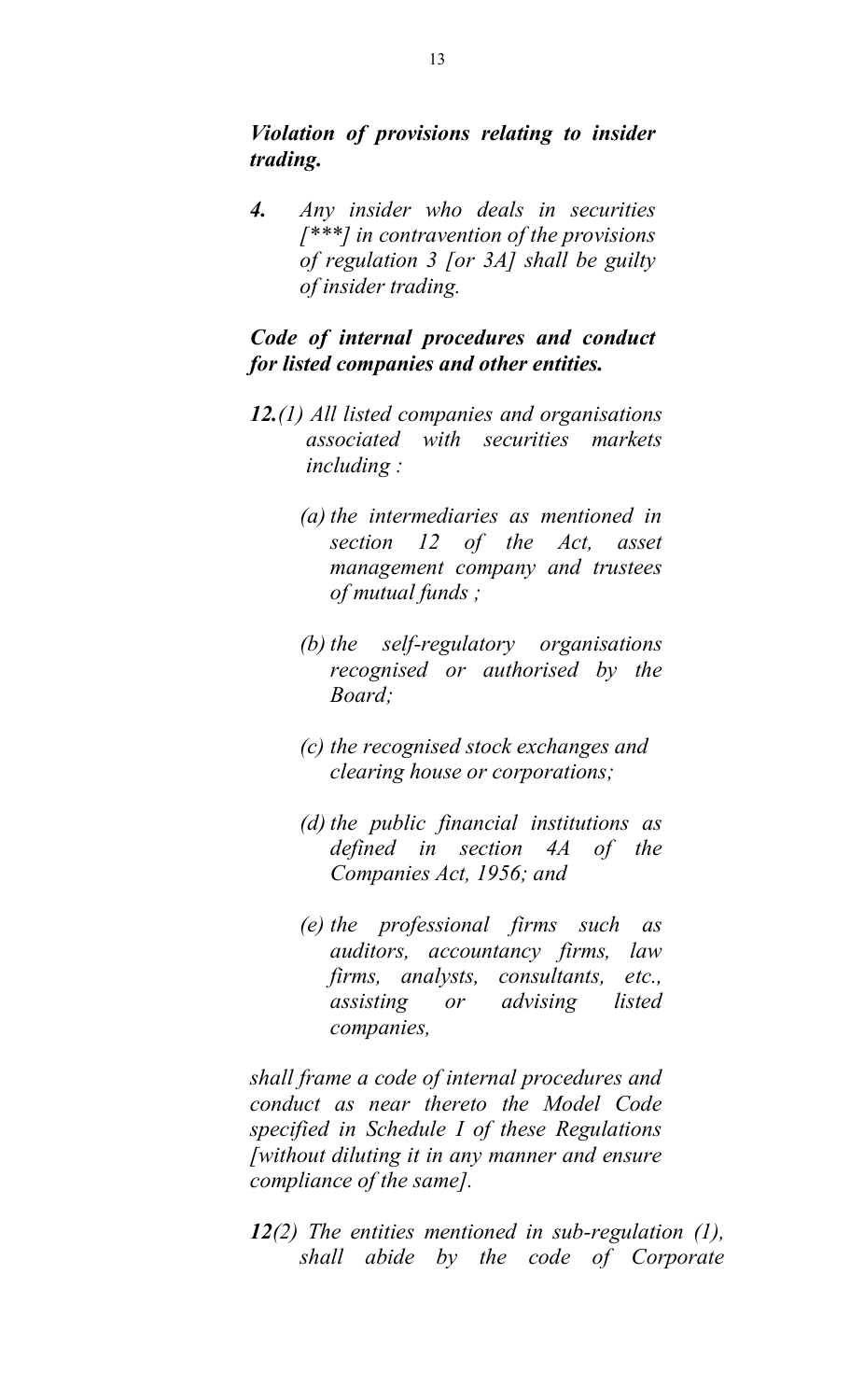*Disclosure Practices as specified in Schedule II of these Regulations."*

*(3) All entities mentioned in sub-regulation (1), shall adopt appropriate mechanisms and procedures to enforce the codes specified under sub-regulations (1) and (2)."*

11. The learned senior counsel for SEBI also submitted that the Board of the PEL was supposed to take action against the Compliance Officer which was not done. Further, as per the Model Code of Conduct Compliance Officers role and that of the PEL / Board's role cannot be decided in isolation. As per Clause 3.2.1 of the Mode Code the decision to close the trading window should have been taken by the PEL through its Board of Directors and communicated by the Compliance Officer. In the instant case, what is recorded is that the Chairman was directly piloting the entire issue of sale of a division and communicating to the Board of Directors. Similarly, full time Board of Directors and few other persons were kept privy to the information since the beginning of the discussion relating to this sale. Independent Directors were informed at a later stage. So the primary responsibility, given the context and the facts lies with the executive directors who are in the Board. Accordingly, the finding in the impugned order that the PEL, Executive Directors who are Board Members and the Compliance Officer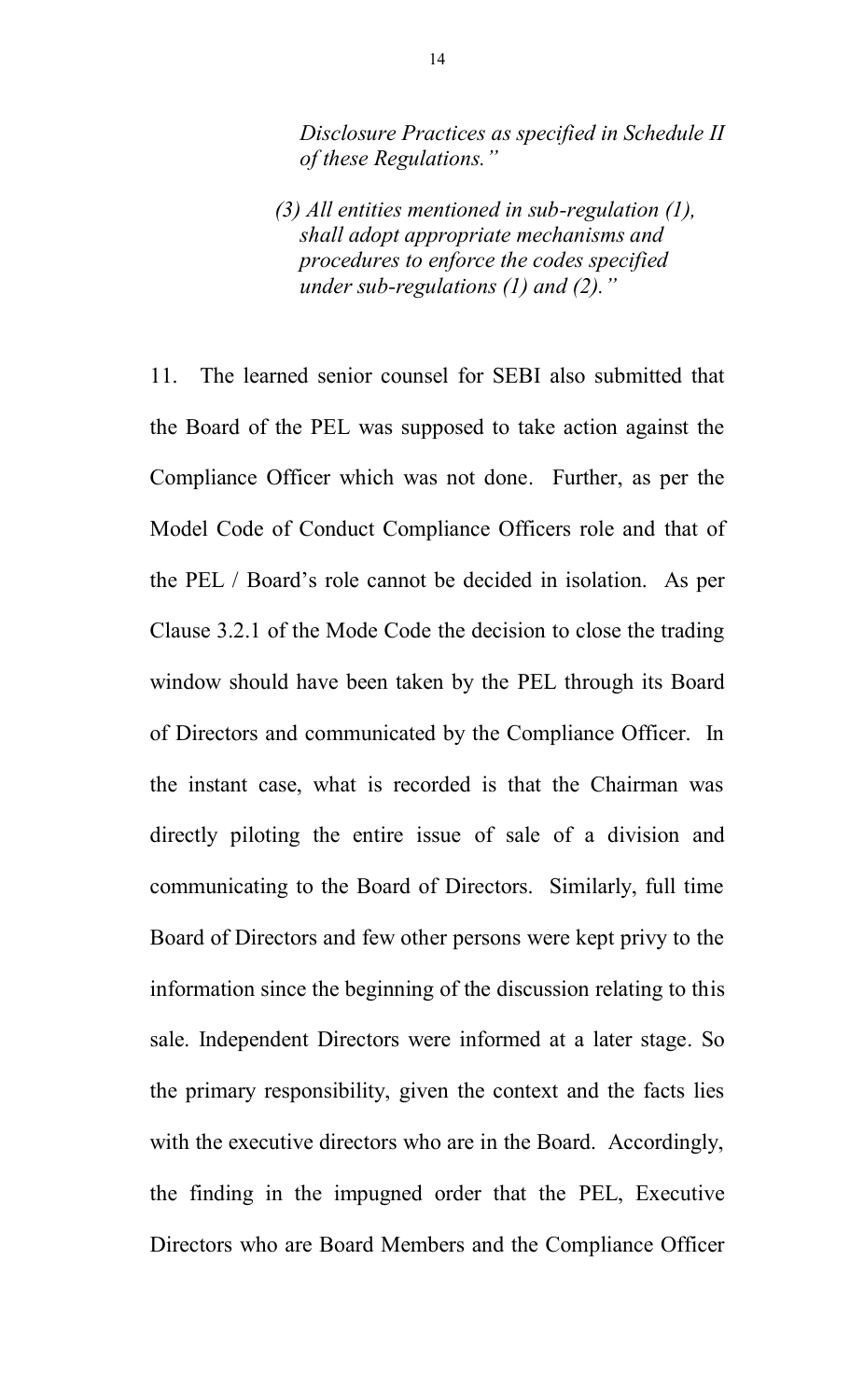are liable for not closing the trading window, cannot be faulted. He also walked us through the various provisions of the Model Code.

12. Relying on the following judgments *Shri E. Sudhir Reddy V/s Securities and Exchange Board of India (Appeal No. 138 of 2011 decided on 16.12.2011)*; *Mr. Manmohan Shetty V/s Securities and Exchange Board of India (Appeal No. 132 of 2010 decided on 27.02.2011), Mrs. Chandra Mukherji V/s Securities and Exchange Board of India (Appeal No. 126 of 2014 decided on 30.11.2016)* and *Mr. N. Narayanan V/s Adjudicating Officer Securities and Exchange Board of India 2012 SCC OnLine SAT 194 (Appeal No. 29 of 2012 decided on October 5, 2012), learned senior counsel for the respondent* submitted that it is the responsibility of the PEL and its Board of Directors to decide on the trigger of price sensitive information and, therefore, on a decision relating to closing the trading window and in case of violation both the PEL and the Board of Directors are responsible.

13. Before proceeding further, the Model Code of Conduct for listed Companies, as provided under PIT Regulations, 1992 is reproduced for convenience.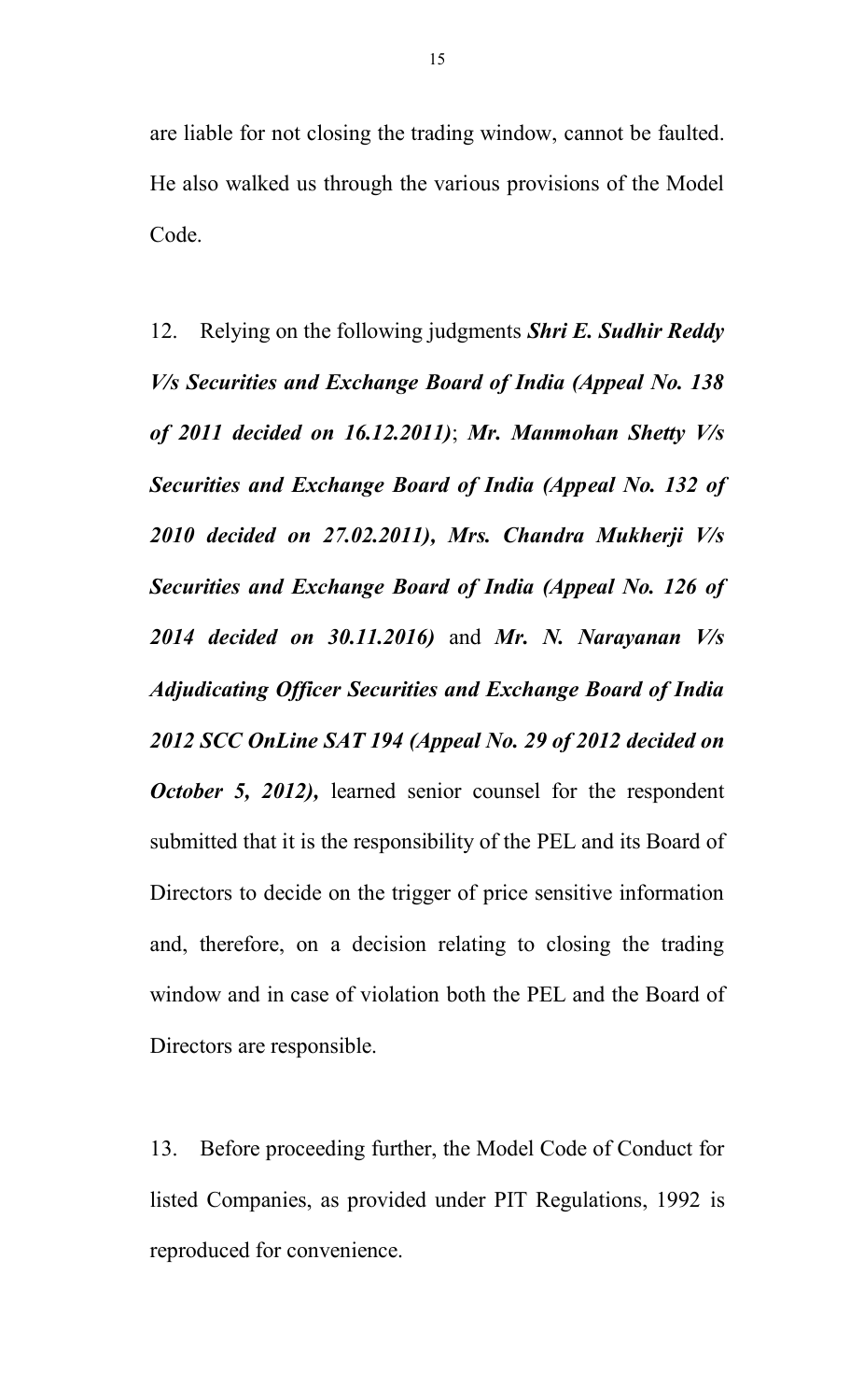# *SCHEDULE I [Under Regulation 12(1)] PART A*

#### *MODEL CODE OF CONDUCT FOR PREVENTION OF INSIDER TRADING FOR LISTED COMPANIES*

#### *"1.0 Compliance Officer*

*1.1 The listed company has appointed a Compliance Officer senior level employee who shall report to the Managing Director/Chief Executive Officer.*

*1.2 The compliance officer shall be responsible for setting forth policies, procedures, monitoring adherence to the rules for the preservation of "Price Sensitive Information", pre-clearing; of designated employees' and their dependents' trades (directly or through respective department heads as decided by the company), monitoring of trades and the implementation of the code of conduct under the overall supervision of the Board of the listed company.*

*Explanation : For the purpose of this Schedule, the term 'designated employee' shall include :—*

- *(i) officers comprising the top three tiers of the company management 60[\*\*\*];*
- *(ii) the employees designated by the company to whom these trading restrictions shall be applicable, keeping in mind the objectives of this code of conduct.*

*1.3 The compliance officer shall maintain a record of the designated employees and any changes made in the list of designated employees.*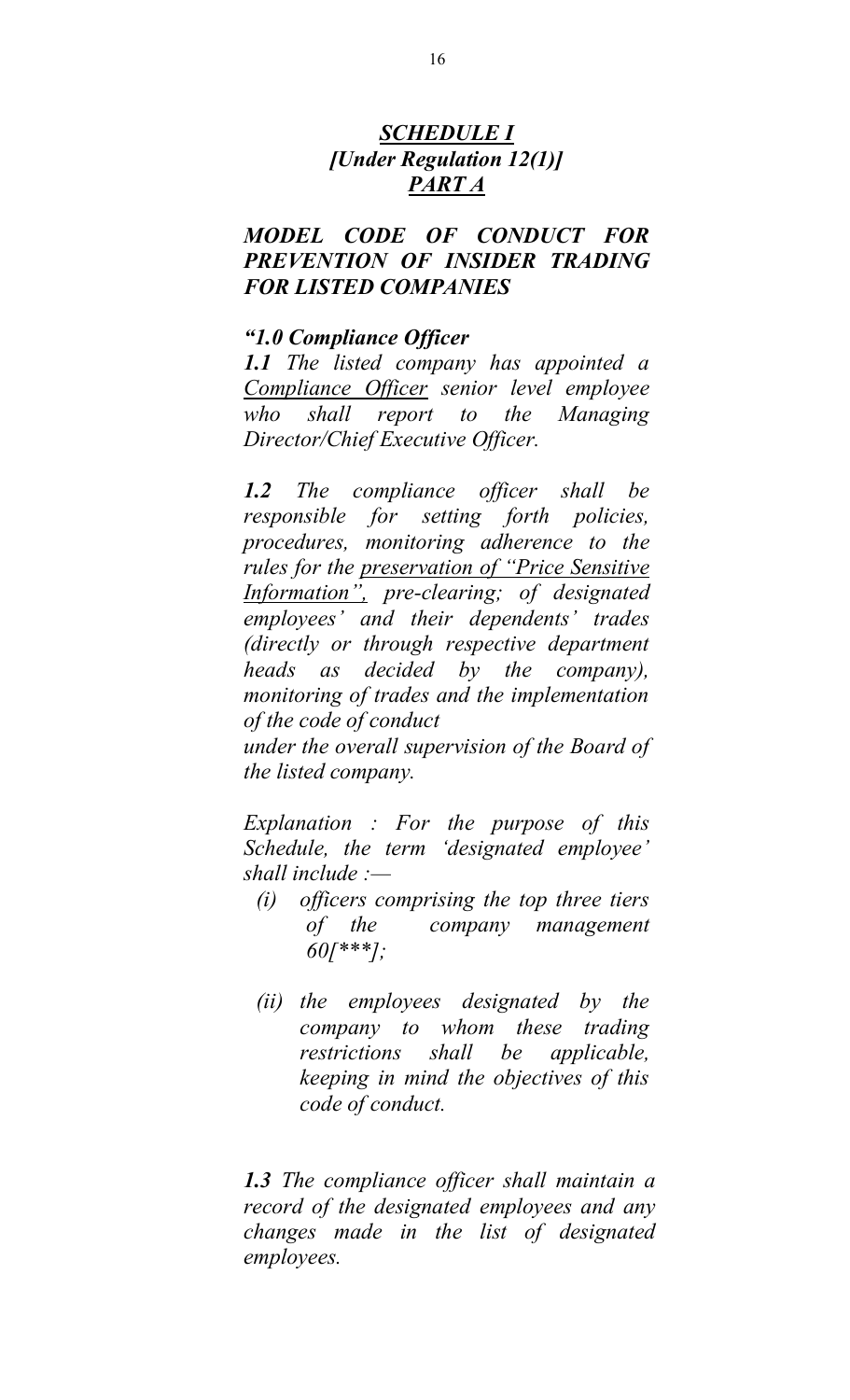*1.4 The compliance officer shall assist all the employees in addressing any clarifications regarding the Securities and Exchange Board of India (Prohibition of Insider Trading) Regulations, 1992 and the company's code of conduct.*

### *2.0 Preservation of "Price Sensitive Information"*

*2.1 Employees/directors shall maintain the confidentiality of all Price Sensitive Information. Employees/Directors shall [not] pass on such information to any person directly or indirectly by way of making a recommendation for the purchase or sale of securities.*

### *2.2 Need to know*

*2.2-1 Price Sensitive Information is to be handled on a "need to know" basis, i.e., Price Sensitive Information should be disclosed only to those within the company who need the information to discharge their duty.*

### *2.3 Limited access to confidential information*

*2.3.1 Files containing confidential information shall be kept secure. Computer files must have adequate security of login and password etc.*

# *3.0 Prevention of misuse of "Price Sensitive Information"*

*3.1 All directors/officers and designated employees of the company shall be subject to trading restrictions as enumerated below.*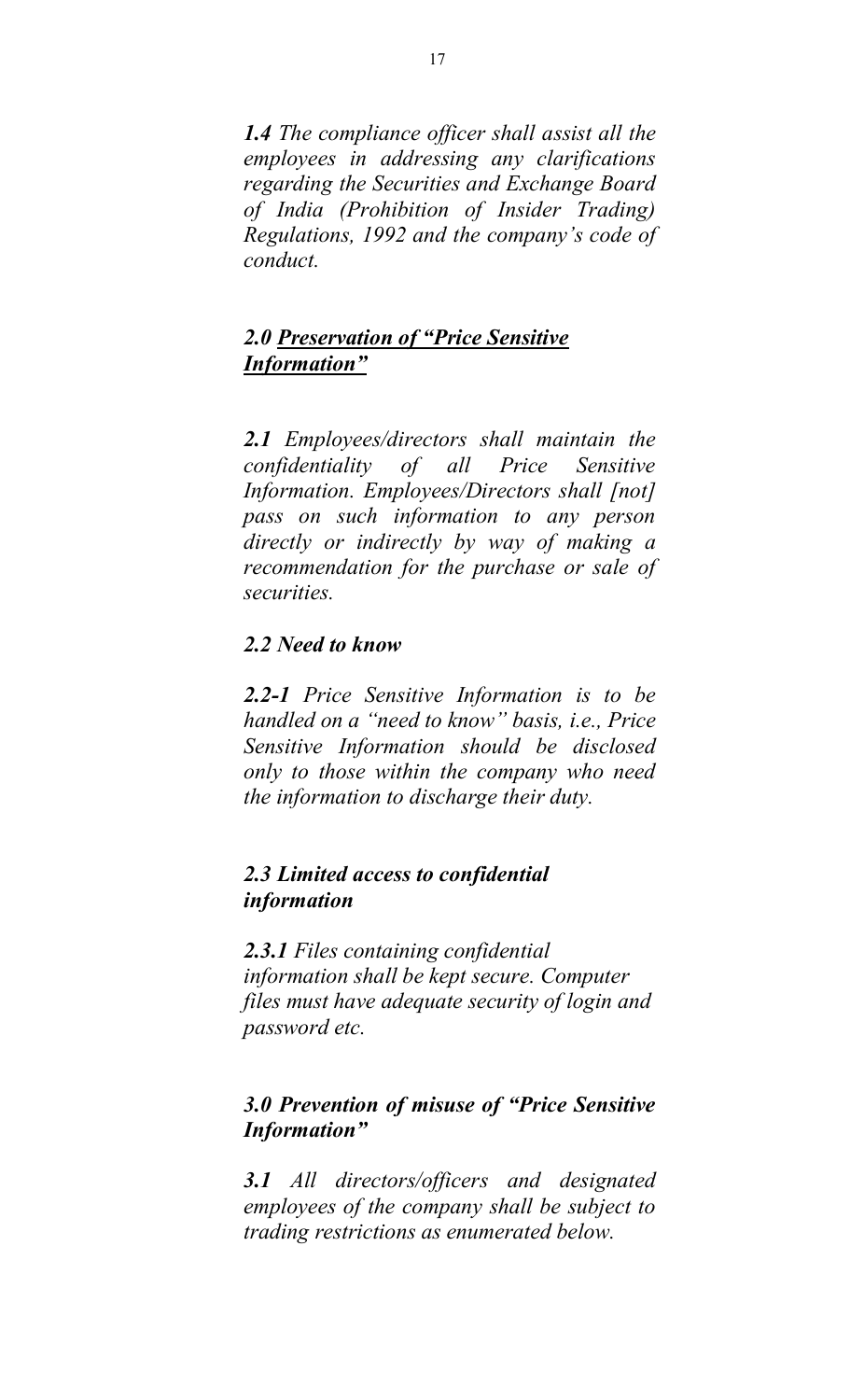#### *"3.2 Trading window*

*3.2.1 The company shall specify a trading period, to be called "trading window", for trading in the company's securities. The trading window shall be closed during the time the information referred to in para 3.2.3 is unpublished.*

*3.2.2 When the trading window is closed, the employees/directors shall not trade in the company's securities in such period.*

*3.2.3 The trading window shall be, inter alia, closed at the time :—*

*(a) Declaration of financial results (quarterly, half-yearly and annually).*

*(b) Declaration of dividends (interim and final).*

*(c) Issue of securities by way of public/rights/bonus etc.*

*(d) Any major expansion plans or execution of new projects.*

*(e) Amalgamation, mergers, takeovers and buy-back.*

*(f) Disposal of whole or substantially whole of the undertaking.*

*(g) Any changes in policies, plans or operations of the company.*

*[3.2.3A The time for commencement of closing of trading window shall be decided by the company.]*

*3.2-4 The trading window shall be opened 24 hours after the information referred to in para 3.2.3 is made public.*

*3.2-5 All directors/officers/designated employees of the company shall conduct all their dealings in the securities of the Company only in a valid trading window and shall not deal in any transaction involving the*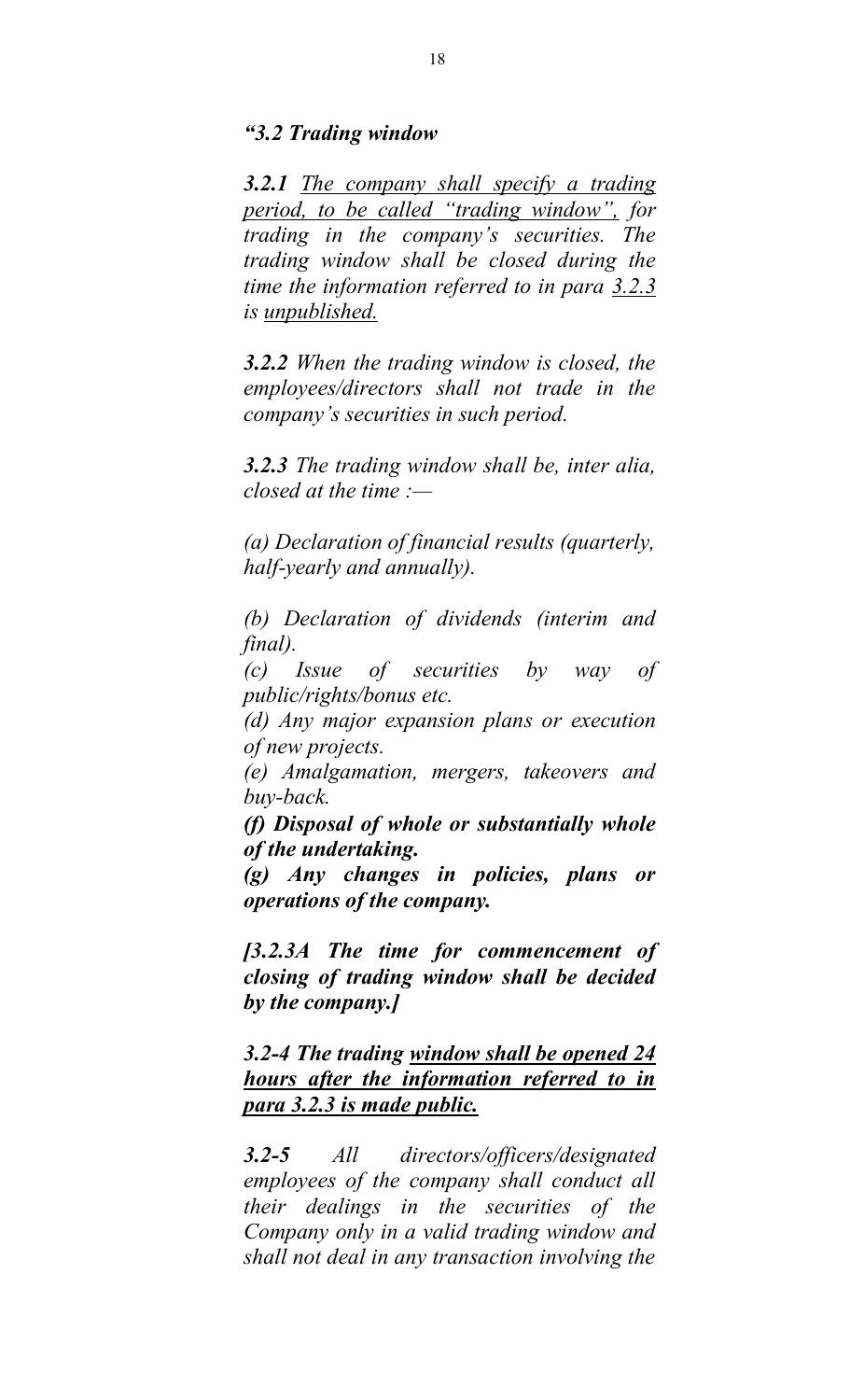*purchase or sale of the company's securities during the periods when trading window is closed, as referred to in para 3.2.3 or during any other period as may be specified by the Company from time to time.*

*3.2-6 In case of ESOPs, exercise of option may be allowed in the period when the trading window is closed. However, sale of shares allotted on exercise of ESOPs shall [not] be allowed when trading window is closed.*

#### *3.3 Pre-clearance of trades*

*3.3.1 All directors/officers/designated employees of the company [and their dependents as defined by the company] who intend to deal in the securities of the company (above a minimum threshold limit to be decided by the company) should pre-clear the transaction as per the pre-dealing procedure as described hereunder.*

*3.3.2 An application may be made in such form as the company may notify in this regard, to the Compliance Officer indicating the estimated number of securities that the designated employee/officer/director intends to deal in, the details as to the depository with which he has a security account, the details as to the securities in such depository mode and such other details as may be required by any rule made by the company in this behalf.*

*3.3.3 An undertaking shall be executed in favour of the company by such designated employee/director/officer incorporating, inter alia, the following clauses, as may be applicable:*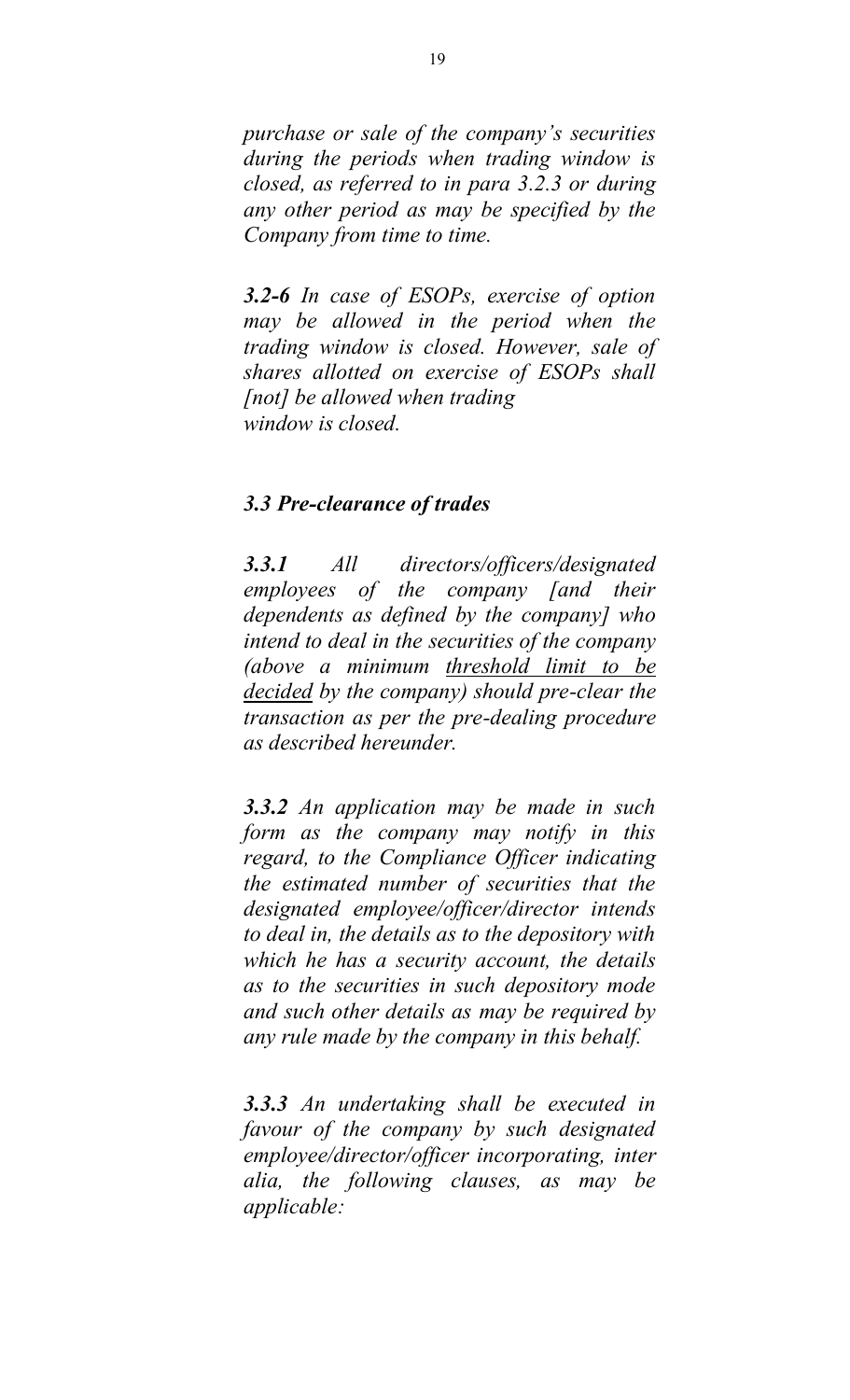- *(a)That the employee/director/officer does not have any access or has not received "Price Sensitive Information" upto the time of signing the undertaking.*
- *(b)That in case the employee/director/officer has access to or receives "Price Sensitive Information" after the signing of the undertaking but before the execution of the transaction he/she shall inform the Compliance Officer of the change in his position and that he/she would completely refrain from dealing in the securities of the company till the time such information becomes public.*
- *(c) That he/she has not contravened the code of conduct for prevention of insider trading as notified by the company from time to time.*
- *(d) That he/she has made a full and true disclosure in the matter.*

#### *4.0 Other restrictions*

*4.1 All directors/officers/designated employees [and their dependents (as defined by the company)] shall execute their order in respect of securities of the company within one week after the approval of pre-clearance is given. If the order is not executed within one week after the approval is given, the employee/director must pre-clear the transaction again.*

*4.2 All directors/ officers/ designated employees who buy or sell any number of shares of the company shall not enter into an opposite transaction i.e. sell or buy any number of shares during the next six months following the prior transaction. All directors/ officers/ designated employees shall also not take positions in derivative transactions in the shares of the company at any time. In the case of subscription in the primary market (initial public offers), the above mentioned entities*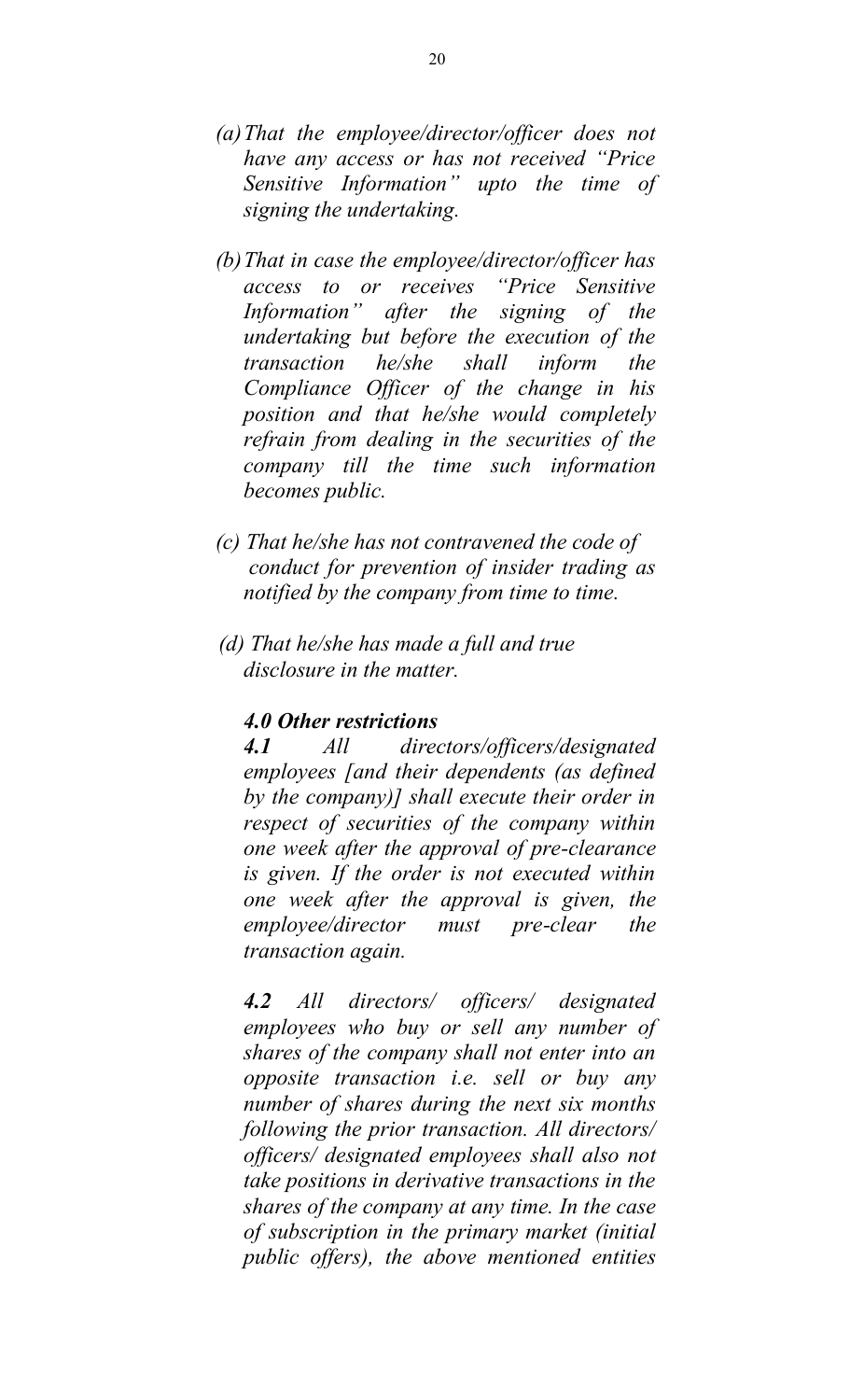*shall hold their investments for a minimum period of 30 days. The holding period would commence when the securities are actually allotted.]*

*4.3 In case the sale of securities is necessitated by personal emergency, the holding period may be waived by the compliance officer after recording in writing his/her reasons in this regard.*

# *5.0 Reporting Requirements for transactions in securities*

*5.1 All directors/officers/designated employees of the listed company shall be required to forward following details of their securities transactions including the statement of dependent family members (as defined by the company) to the Compliance Officer:*

- *(a) all holdings in securities of that company by directors/ officers/ designated employees at the time of joining the company;*
- *(b) periodic statement of any transactions in securities (the periodicity of reporting may be defined by the company. The company may also be free to decide whether reporting is required for trades where pre-clearance is also required); and*
- *(c) annual statement of all holdings in securities.*

*5.2 The Compliance Officer shall maintain records of all the declarations in the appropriate form given by the directors/officers/designated employees for a minimum period of three years.*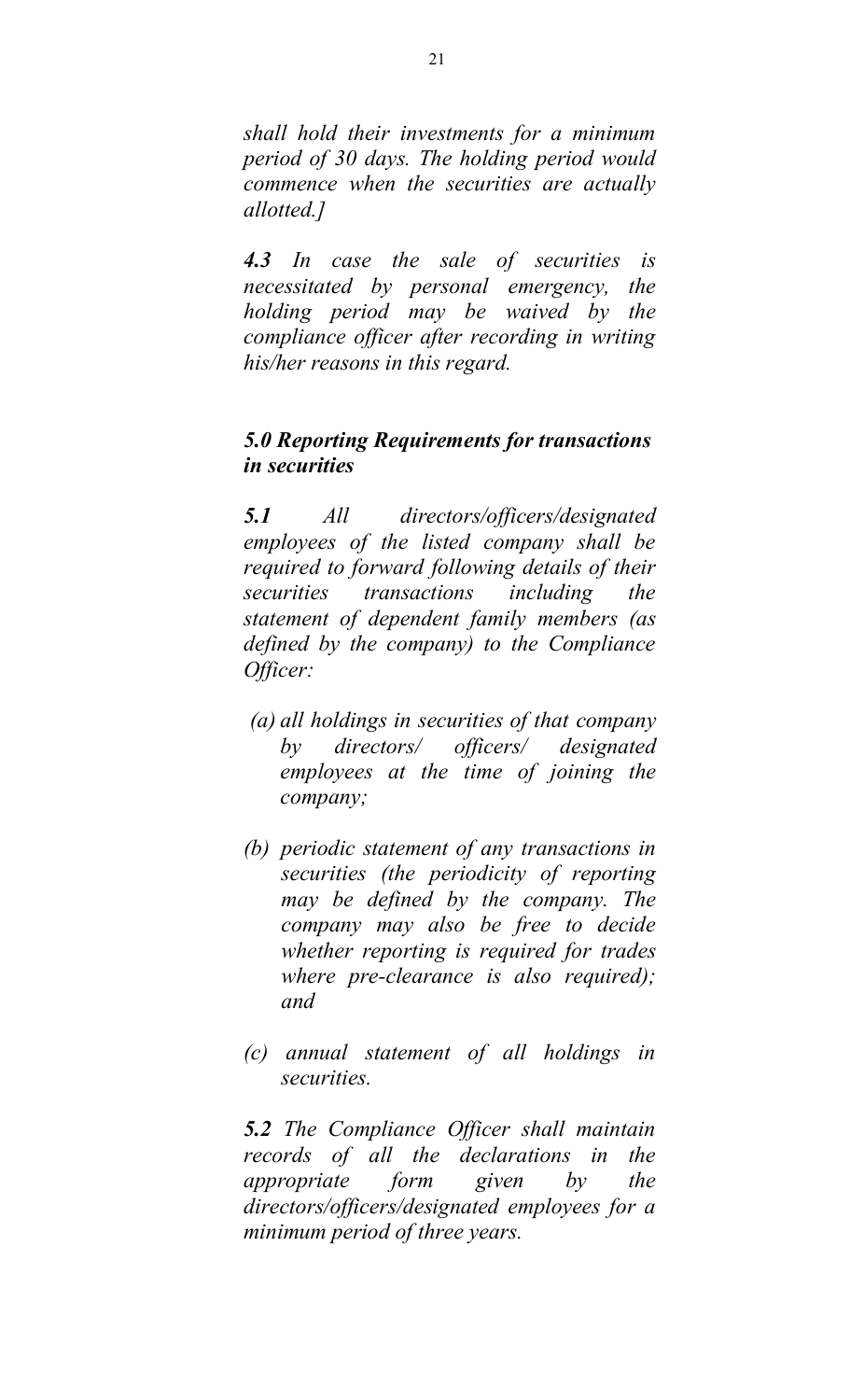*5.3 The Compliance Officer shall place before the Managing Director/Chief Executive Officer or a committee specified by the company, on a monthly basis all the details of the dealing in the securities by employees/director/officer of the company and the accompanying documents that such persons had executed under the pre-dealing procedure as envisaged in this code.*

#### *6.0 Penalty for contravention of code of conduct*

*6.1 Any employee/officer/director who trades in securities or communicates any information for trading in securities in contravention of the code of conduct may be penalised and appropriate action may be taken by the company.*

*6.2 Employees/officers/directors of the company who violate the code of conduct shall also be subject to disciplinary action by the company, which may include wage freeze, suspension, [ineligible] for future participation in employee stock option [plans], etc.*

*6.3 The action by the company shall not preclude SEBI from taking any action in case of violation of SEBI (Prohibition of Insider Trading) Regulations, 1992.*

### *7.0 Information to SEBI in case of violation of SEBI (Prohibition of Insider Trading) Regulations, 1992*

*7.1 In case it is observed by the company/Compliance Officer that there has been a violation of SEBI (Prohibition of Insider Trading) Regulations, 1992. SEBI shall be informed by the company."*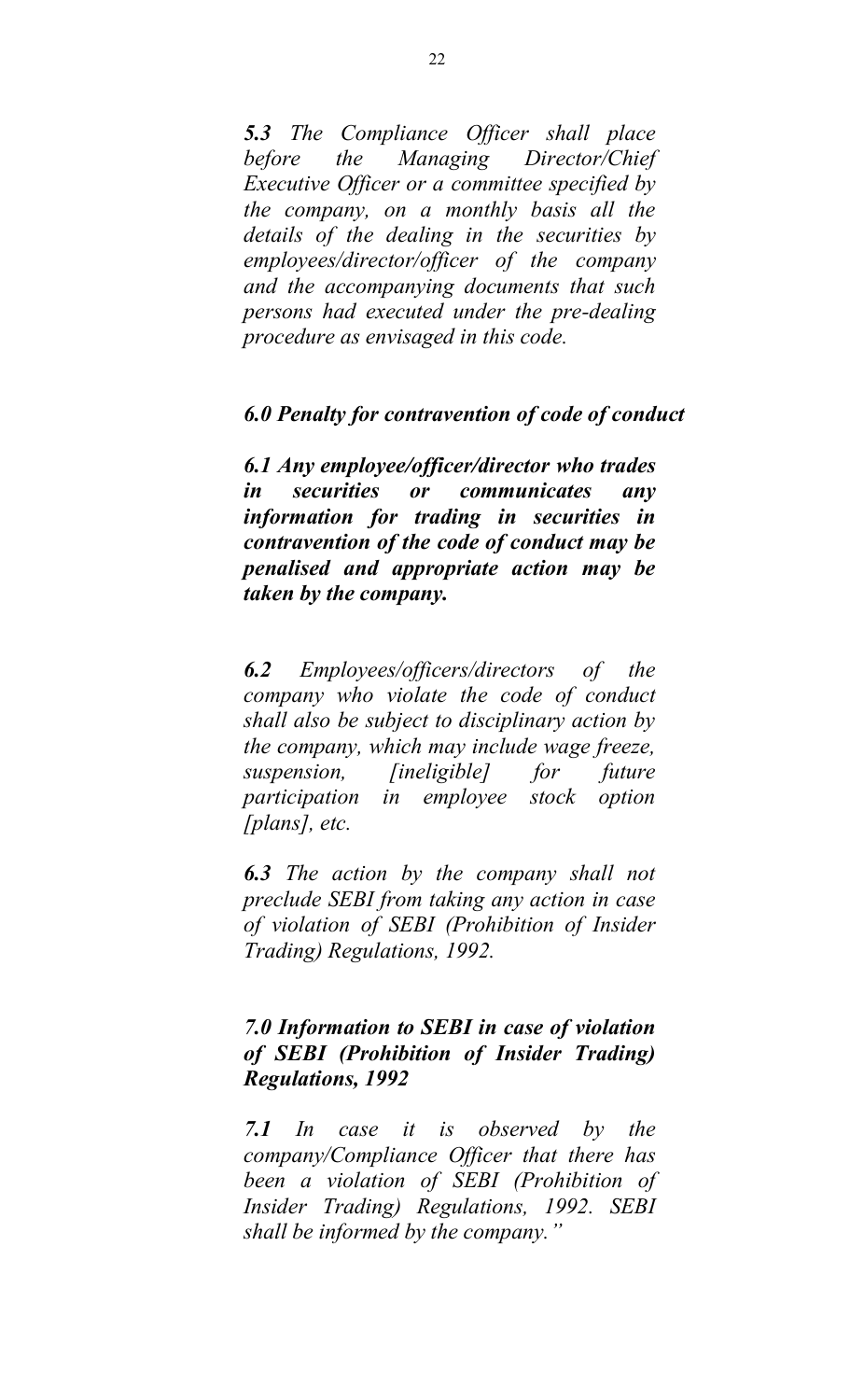14. We find merit in the submission made by the learned senior counsel for the appellants that the information relating to sale of the healthcare division of the PEL was given to Shri Anand Piramal and others only on a 'need to know' basis as is provided under Regulation 12(3) of the PIT Regulations, 1992 read with Regulation 12 of PIT Regulations, 2015. It is an undisputed fact that Shri Anand Piramal is a promoter of the appellant PEL and the same has been disclosed to the stock exchanges on various occasions. Moreover, he is a "deemed to be connected person" under 2(h)(viii) of PIT Regulations, 1992 Being a promoter holding about 2% of equity capital of the PEL he had to give an undertaking relating to multiple Clauses in the BTA like non-compete provision for 8 years. Hence, he had to know in advance the decision relating to selling part of the PEL. There is no charge that Shri Anand Piramal indulged in insider trading when he was in a possession of this information. The charge is only that the information was shared with him by the appellants. Since as a promoter and as a "person is deemed to be a connected person" the information was shared with him only on a "need to know" basis which is as provided under PIT Regulations 1992. In the light of this the penalty imposed for the alleged violation of Clauses 3.2.1 and 3.2.3(f) of the Model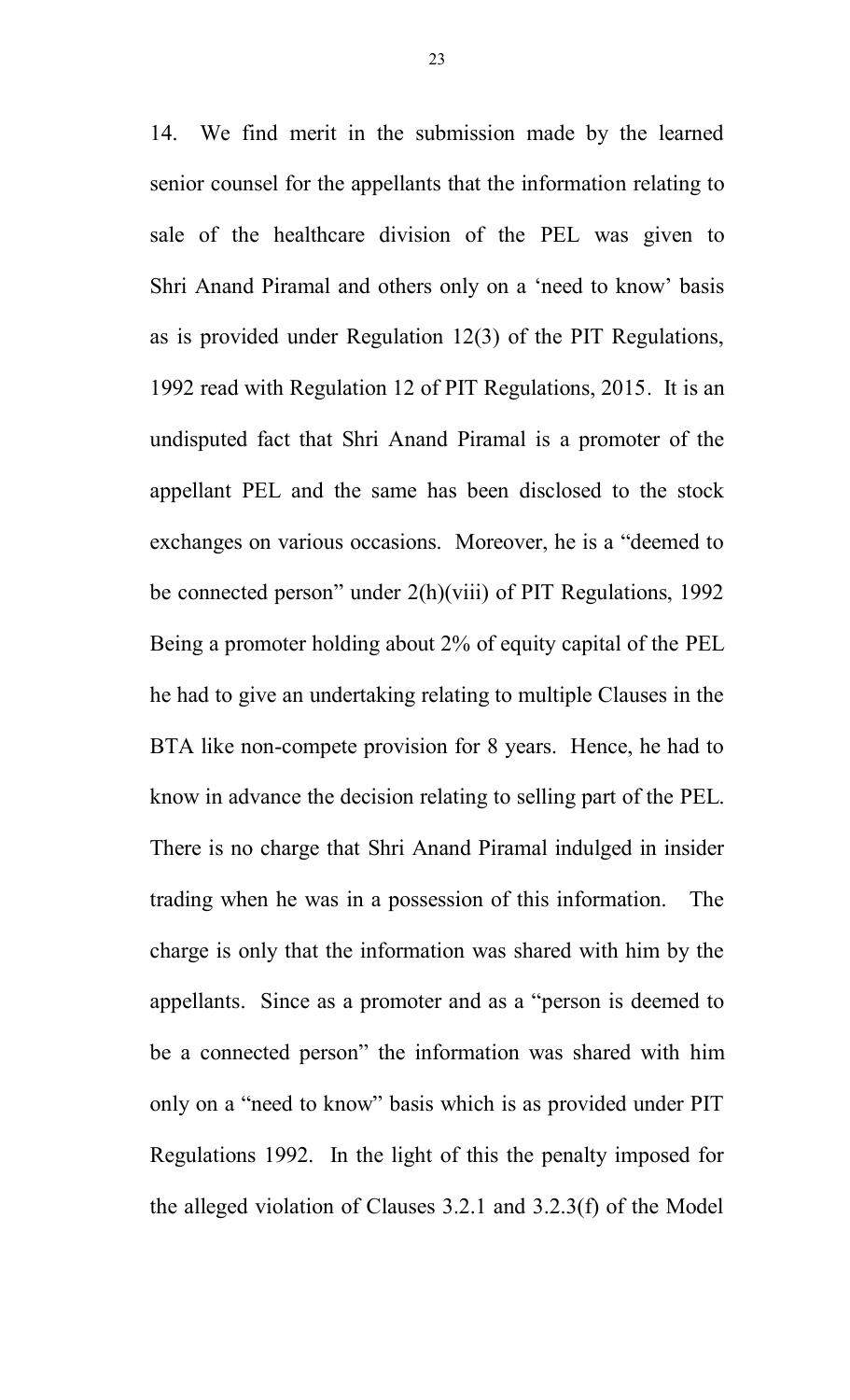Code of Conduct and 1.1, 1.2 and 12(3) and of PIT Regulations, 1992 is not sustainable.

15. As far as the second charge is concerned that the trading window was not closed at the relevant time we find that admittedly the trading window was not closed at any point of time. The contention that the trigger came in only when the Board approved the BTA on May 21, 2010 cannot be accepted. It is on record that the said information was disclosed by the Chairman of the PEL to other Board Directors on May 10, 2010. According to the regulations the trading window had to remain closed for 24 hours further to the disclosure to the stock exchange but at no point of time the trading window was closed.

16. The argument that only the Compliance Officer is responsible for the closure of the trading window since the Board of Directors has an overall responsibility only cannot be accepted. Sale of a division of a company is not a routine matter like adoption of annual accounts or quarterly accounts or other standard disclosures. Sale of a division of PEL is a decision the PEL has to take as per Clause 3.2.3A of the Model Code and the PEL has to decide the trigger point in such matters. Once, the PEL decides the trigger date then the onus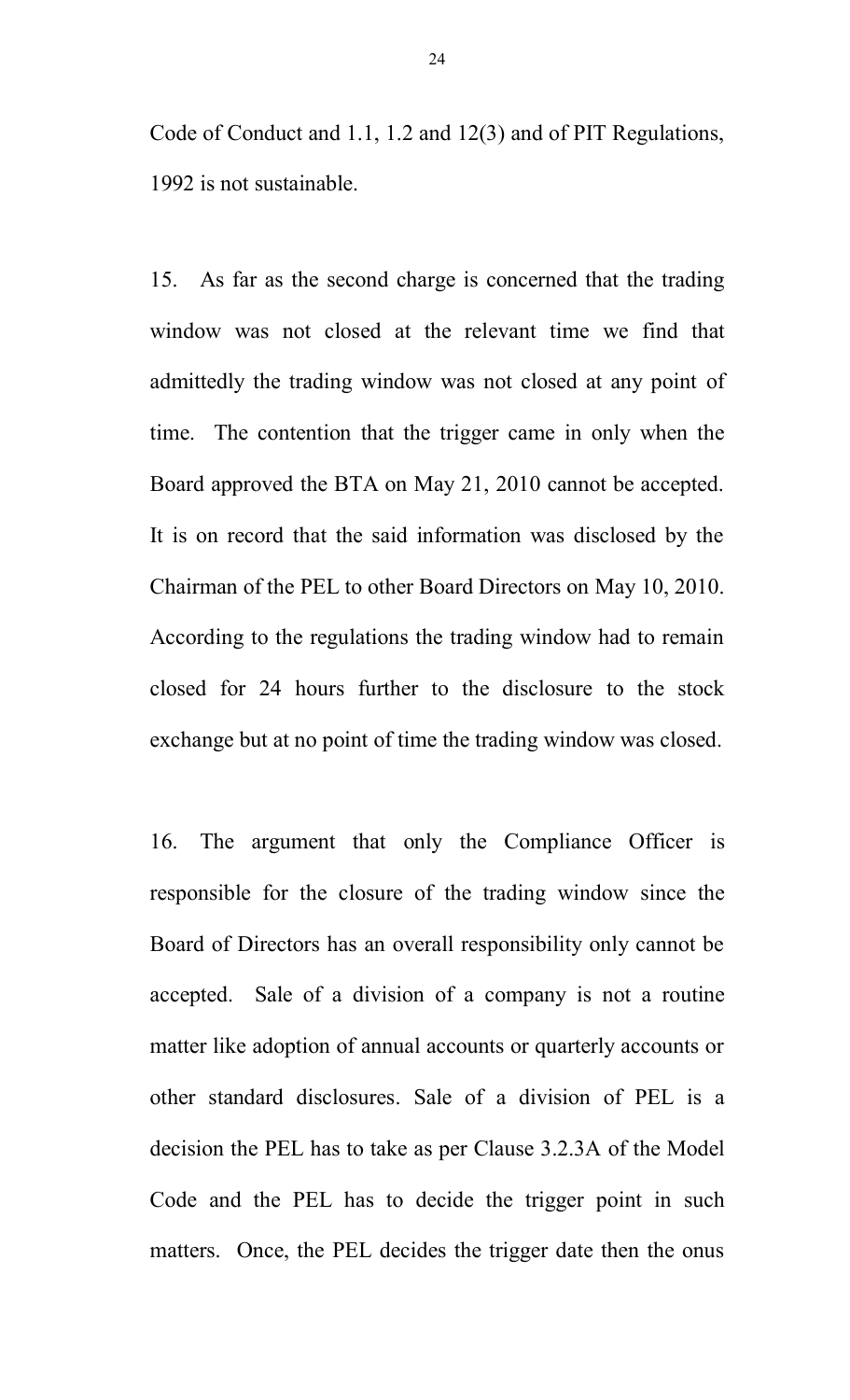can be passed on to the Compliance Officer. Here there is nothing on record to show that the PEL / Board had taken a decision relating to the trigger and informed the Compliance Officer prior to the Board's decision on May 21, 2010. Thus, there was a failure to abide by the Clause 3.2.1 and 3.2.3(f) of the Model Code of Conduct. The AO found that once the violation was established the penalty becomes leviable irrespective of the intention.

17. This leads us to a question as to whether the imposition of penalty is the ultimate aim under Section 11 of the SEBI Act. In our view, the object of the SEBI Act is to protect the interest of the investors in the securities market and to promote the development of the securities market. SEBI has to monitor the activities in the securities market and take appropriate measures if it finds that the provisions of the Act has been violated.

18. In this regard, in *SEBI V/s Kishore R. Ajmera, (2016) 6 SCC 368* the Supreme Court held:

> *"The SEBI Act and Regulations framed thereunder are intended to protect the interests of investors in the securities market which has seen substantial growth in tune with the parallel developments in the economy.*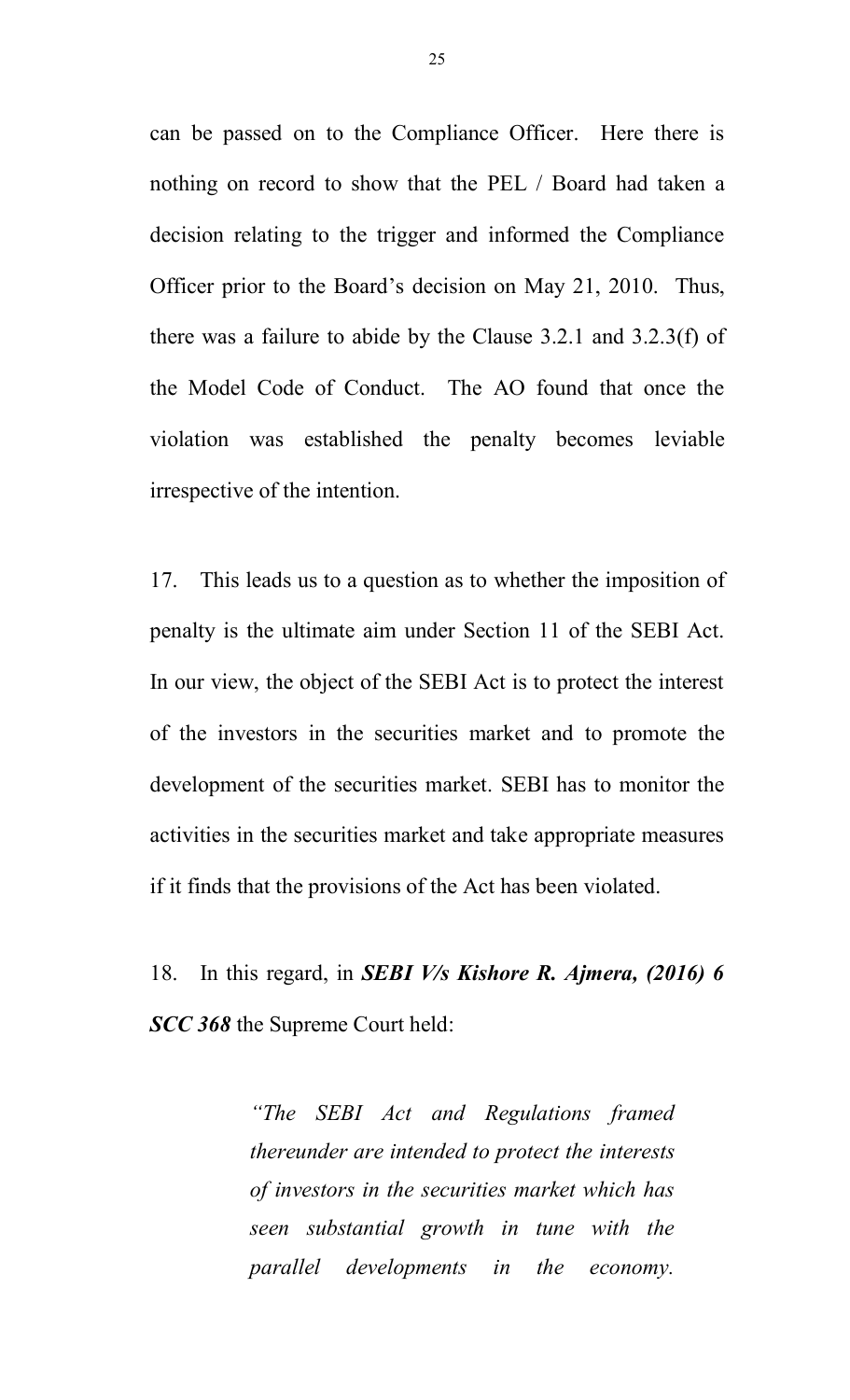*Investors' confidence in the capital/securities market is a reflection of the effectiveness of the regulatory mechanism in force. All such measures are intended to preempt manipulative trading and check all kinds of impermissible conduct in order to boost the investors' confidence in the capital market. The primary purpose of the statutory enactments is to provide an environment conducive to increased participation and investment in the securities market which is vital to the growth and development of the economy. The provisions of the SEBI Act and the Regulations will, therefore, have to be understood and interpreted in the above light."*

# 19. In *SEBI V/s Rakhi Trading (P) Ltd., 2018 (13) SCC 753,*

the Supreme Court held that:

*"Fairness, integrity and transparency are the hallmark of the stock market in India. The Securities and Exchange Board of India (hereinafter referred to as "SEBI") is the vigilant watchdog, whether the factual matrix justified the watchdogs bite is the issue arising for consideration in this case."*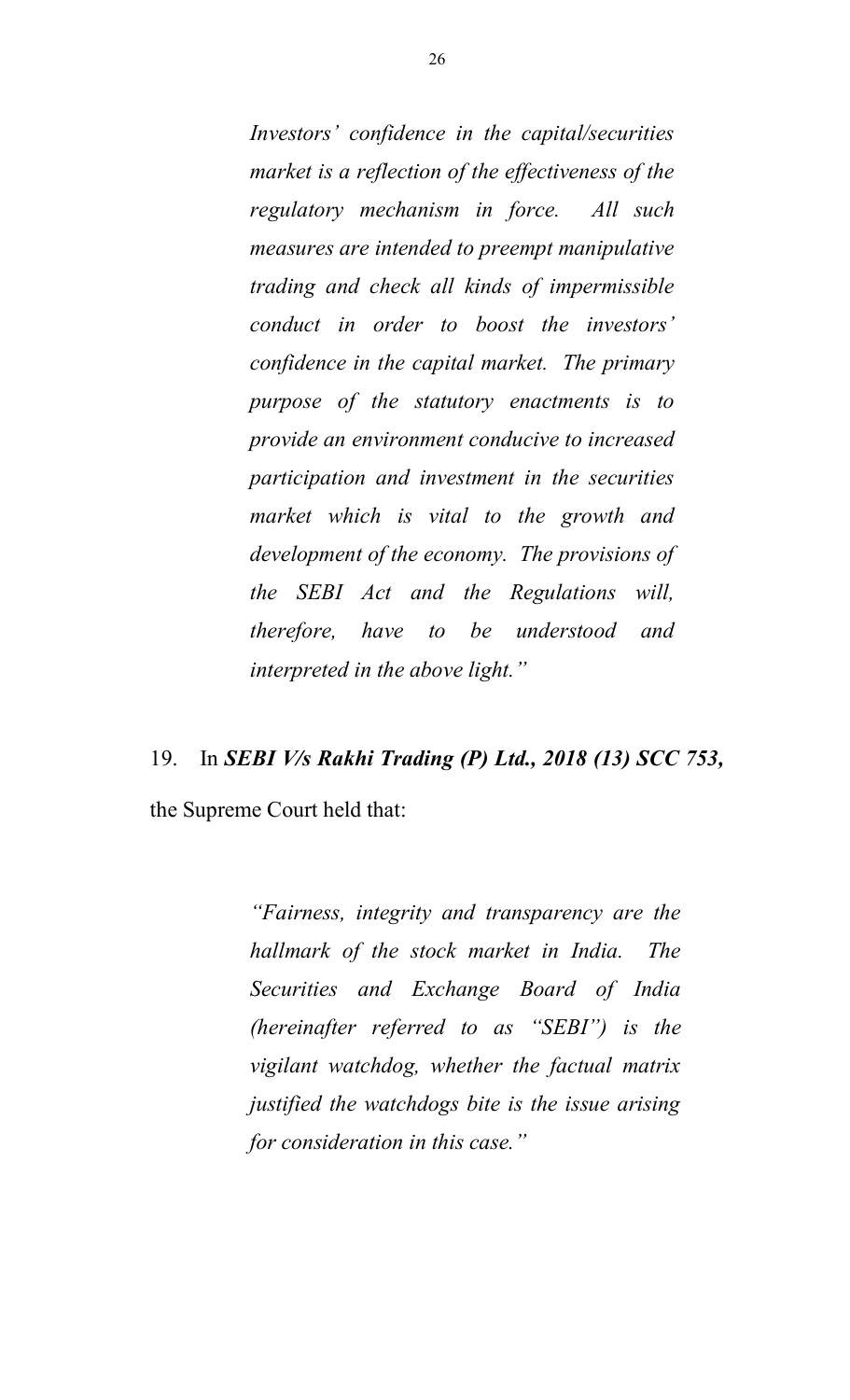20. This is precisely the question which is required to be answered in the present facts of the case. In the instant case, in January 2010, Abbott approached the Chairman of PEL with an offer to acquire the domestic healthcare business of PEL. We find that due diligence was carried out by PEL upto May 2010 in strictest confidence. Except for certain individuals, who were identified as being privy to the transaction and informed to SEBI in January 2011 itself, no one in PEL was aware of the information to sell the domestic healthcare business at any time prior to the Board meeting and subsequent positive announcement on 21.05.2010. We also find that the Chairman of the PEL informed the members of the Board of PEL on 10.05.2010 of the possibility of the pending deal that may take place, and none of the persons identified as being privy to the deal had sought any pre-clearance for trading in the scrip of PEL.

21. SEBI had made an investigation and found that only one designated employee had traded in the scrips. The AO found that the said employee was not associated in any manner with the process of domestic healthcare business and was not in possession of the Unpublished Price Sensitive Information (UPSI) relating to the deal. The AO accordingly exonerated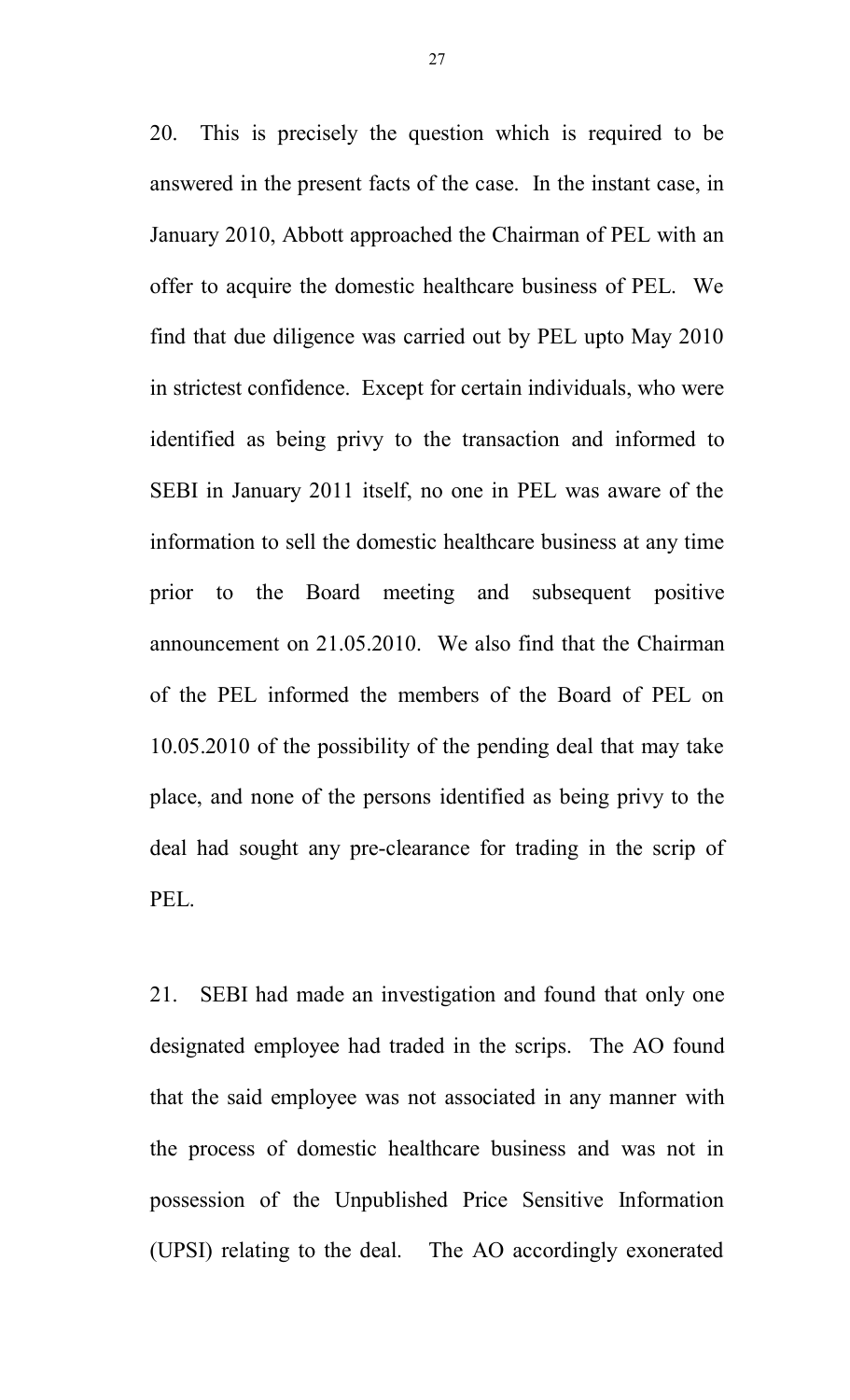him of the charge of insider trading. Apart from the aforesaid instance, the AO has not found any other instance where the UPSI was misused by any employee of PEL, outsider, directors of the PEL, or the individuals who were identified to sell the domestic healthcare business.

22. The purpose of closing the trading window is for a salutary purpose. It is to ensure that trading is restricted during the period in question and pre-clearance requests can only be sanctioned as per the existing Model Code of PEL. In the given circumstances, even though the trading window was not closed, there was no trading of the scrips by any of the designated employees of the PEL nor any pre-clearance requests were received by PEL. Thus, even though, no announcement was made for closure of the trading window, we find that PEL ensured compliance in pith and substance of the Model Code of PEL and the PIT Regulations including the Model Code. We further find that UPSI at all times was preserved and there was no misuse of UPSI.

23. In the light of the aforesaid, we find that the violation of the Model Code in the given circumstances is technical in nature. We were informed that the PEL is a blue chip company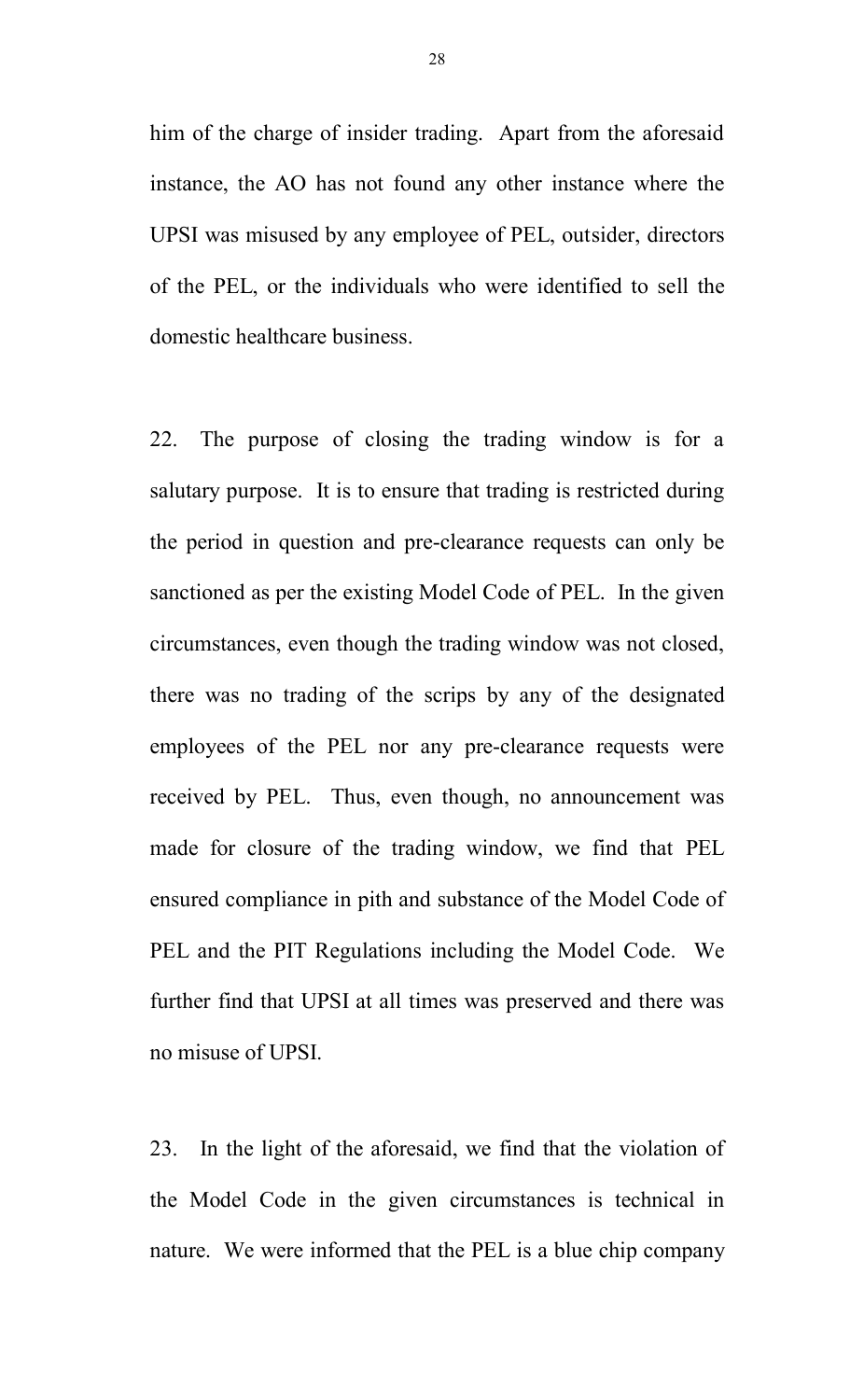and has its presence in many countries which has not been denied by the respondent. We were also told that till date there has not been any violation of SEBI Laws. The imposition of penalty, even though meager will leave an indelible mark and leave a blot on their spotless image. Such blot may not be in the interest of the securities market especially in the international market.

24. Considering the aforesaid, we are of the opinion that the object of the Act is not only to protect the investors but also the securities market. The appellant is part of the securities market and its existence is required for the healthy growth of the securities market. SEBI is the watchdog and not a bulldog. If there is an infraction of a rule, remedial measures should be taken in the first instance and not punitive measures. In the absence of any direct or clinching evidence of insider trading or misuse of UPSI, a reasonable benefit of doubt should be extended to the PEL instead of mechanically imposing a penalty. Other factors should be considered including those stated in Section 23J of the Act which apparently was not considered.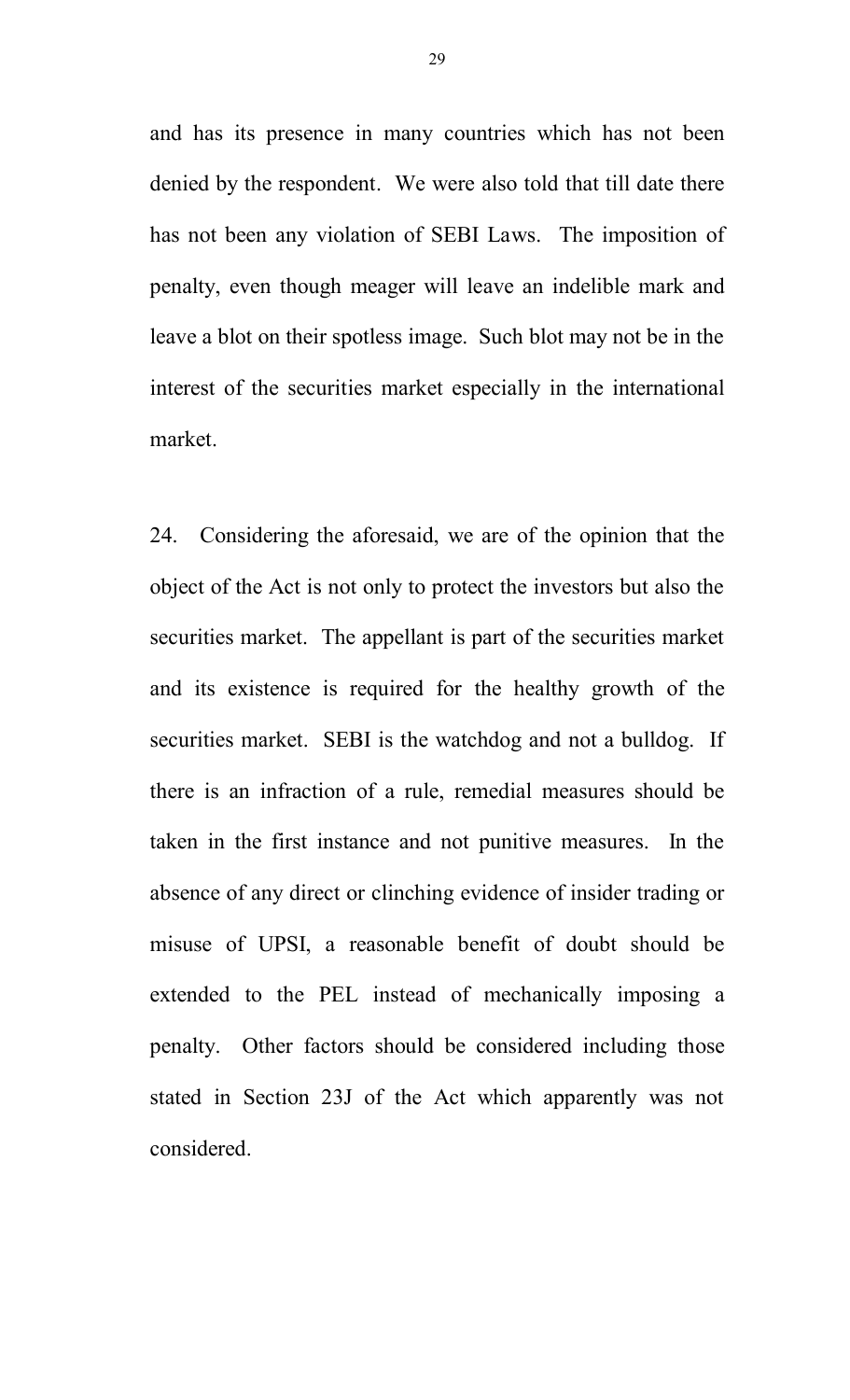25. When fairness and transparency was shown by PEL in the execution of the deal and there is no evidence of lack of integrity on the part of PEL, it would be harsh to penalize PEL, howsoever small the penal amount it may be.

26. The AO has imposed a penalty upon PEL for a technical violation of the Model Code. The compliance officer has already settled the matter with SEBI. We feel that in the given situation the imposition of penalty upon PEL and its directors was unwarranted and, in any case, disproportionate. This Tribunal, in appeal, apart from exercising the powers of the Board can also exercise powers to make such orders and give such directions as may be necessary or expedient to secure the ends of justice as specified under Rule 21 of the Securities Appellate Tribunal (Procedure) Rules, 2000. These powers have been conferred upon the Tribunal with a view to do complete justice between the parties which is equitable in nature to be exercised to ensure justice between the parties or to prevent injustice.

27. Consequently, the imposition of penalty is converted into one of warning with a further direction that if any such incident